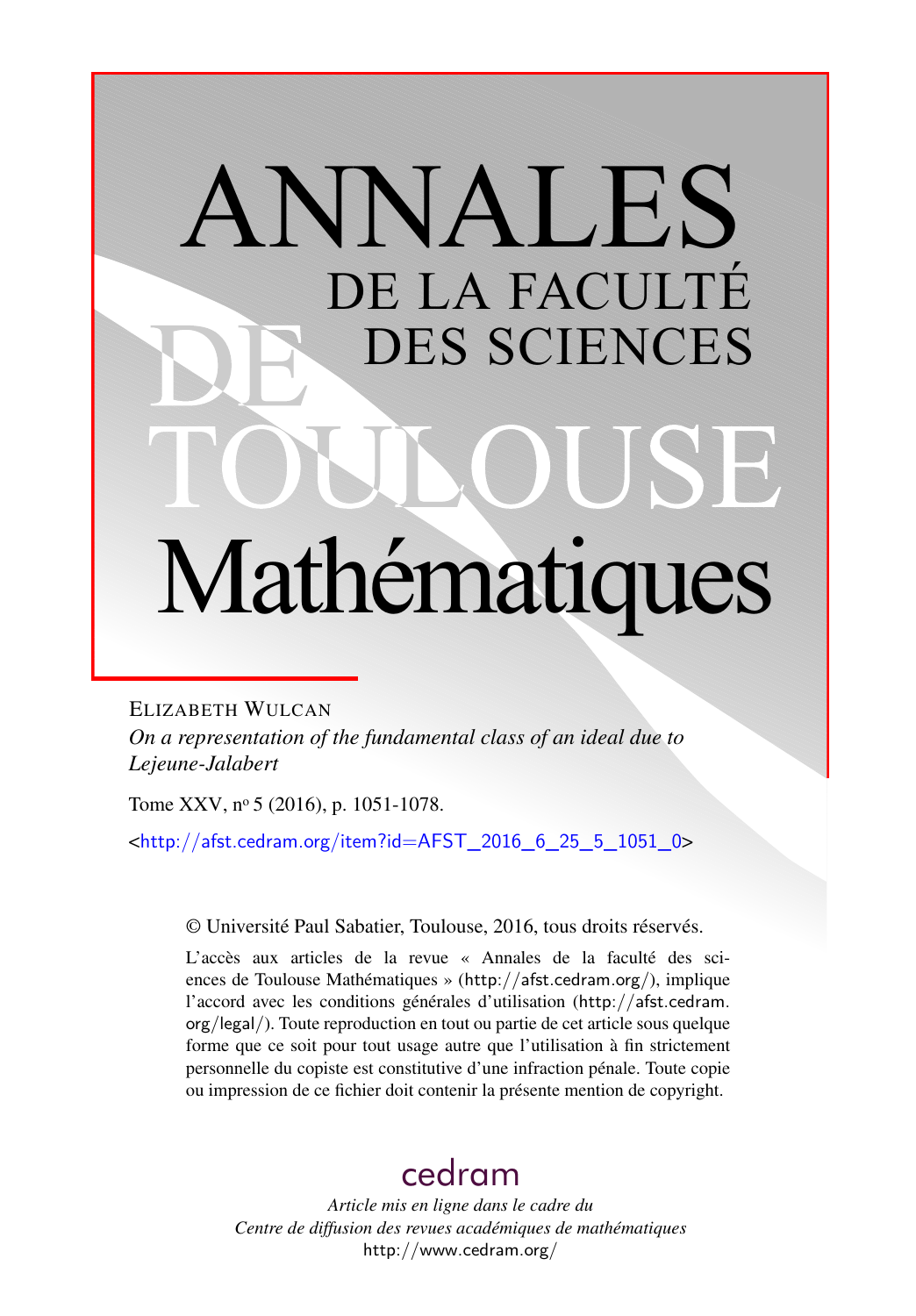ELIZABETH  $WULCAN<sup>(1)</sup>$ 

RÉSUMÉ. — Lejeune-Jalabert a montré que la classe fondamentale d'un idéal Cohen-Macaulay  $\mathfrak{a} \subset \mathcal{O}_0$  admet une représentation comme résidu, associée à une résolution libre de a, d'une certaine forme différentielle provenant de la même résolution. Nous donnons une description explicite de cette forme différentielle dans le cas où la résolution est la résolution Scarf d'un idéal monomial générique. De ce fait, nous obtenons une nouvelle preuve du résultat de Lejeune-Jalabert dans ce cas.

ABSTRACT. — Lejeune-Jalabert showed that the fundamental class of a Cohen-Macaulay ideal  $\mathfrak{a} \subset \mathcal{O}_0$  admits a representation as a residue, constructed from a free resolution of  $a$ , of a certain differential form coming from the resolution. We give an explicit description of this differential form in the case where the free resolution is the Scarf resolution of a generic monomial ideal. As a consequence we get a new proof of Lejeune-Jalabert's result in this case.

# 1. Introduction

In [14] Lejeune-Jalabert showed that the fundamental class of a Cohen-Macaulay ideal  $\mathfrak a$  in the ring of germs of holomorphic functions  $\mathcal O_0$  at  $0 \in \mathbb C^n$ admits a representation as a residue, constructed from a free resolution of  $\alpha$ , of a certain differential form coming from the resolution, see also [15, 2].

 $(*)$  Reçu le 11/11/2015, accepté le 23/02/2016

 $(1)$  Department of Mathematics, Chalmers University of Technology and the University of Gothenburg, S-412 96 Gothenburg, SWEDEN wulcan@chalmers.se

The author is supported by the Swedish Research Council.

Article proposé par Bertrand Toën.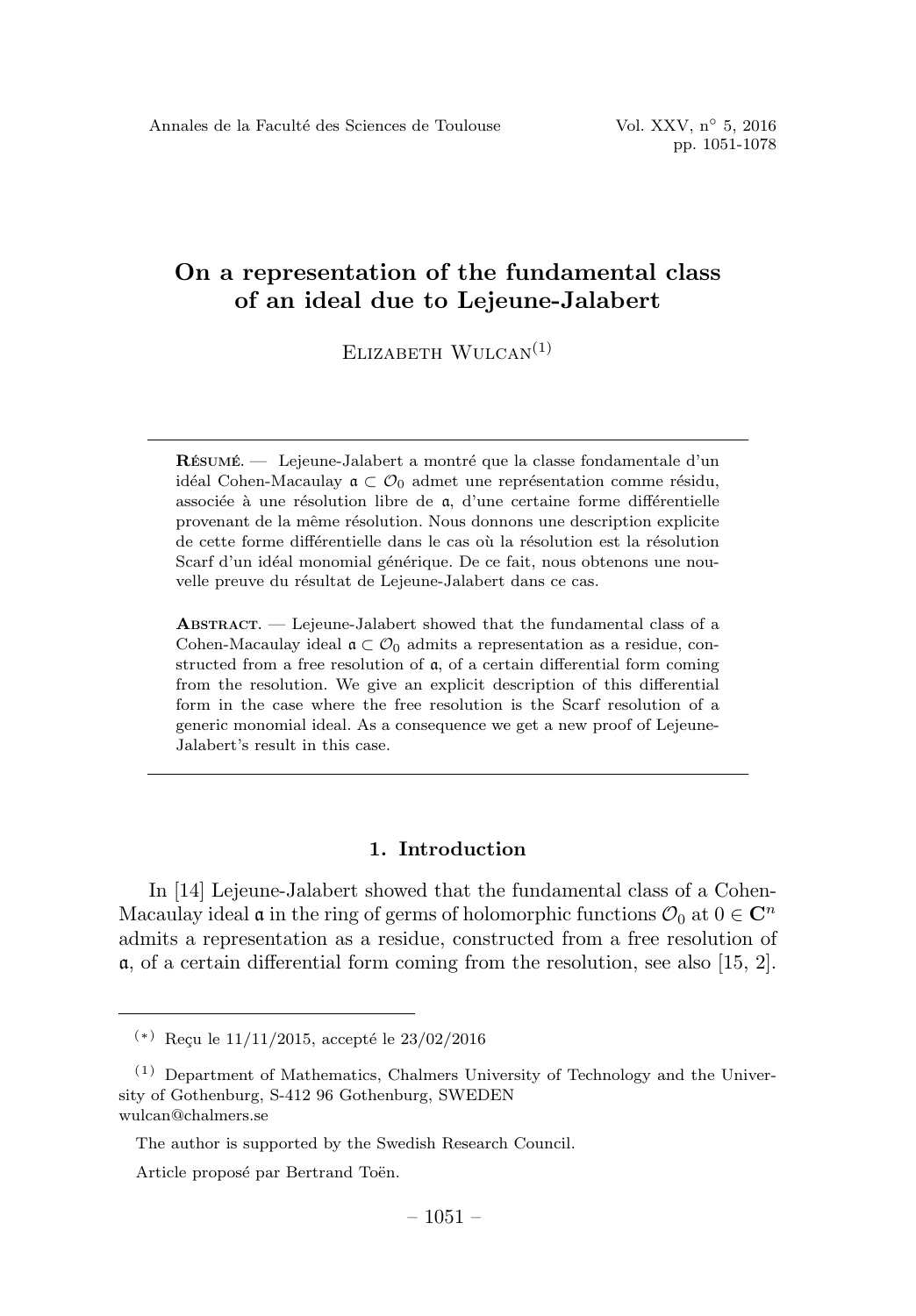This representation generalizes the well-known fact that if  $\mathfrak a$  is generated by a regular sequence  $f = (f_1, \ldots, f_n)$ , then

$$
\operatorname{res}_f(df_n \wedge \cdots \wedge df_1) = \frac{1}{(2\pi i)^n} \int_{\Gamma} \frac{df_n \wedge \cdots \wedge df_1}{f_n \cdots f_1} = \dim_{\mathbf{C}}(\mathcal{O}_0/\mathfrak{a}), \quad (1.1)
$$

where  $res_f$  is the *Grothendieck residue* of  $f_1, \ldots, f_n$  and  $\Gamma$  is the real *n*-cycle defined by  $\{|f_j| = \epsilon\}$  for some  $\epsilon$  such that  $f_j$  are defined in a neighborhood of  $\{|f_j| \leq \epsilon\}$  and oriented by  $d(\arg f_1) \wedge \cdots \wedge d(\arg f_n) \geq 0$ , see [10, Chapter 5.2].

We will present a formulation of Lejeune-Jalabert's result in terms of currents. Recall that the fundamental cycle of a is the cycle

$$
[\mathfrak{a}]=\sum m_j[Z_j],
$$

where  $Z_i$  are the irreducible components of the variety Z of a, and  $m_i$ are the *geometric multiplicities* of  $Z_i$  in  $Z$ , defined as the length of the Artinian ring  $\mathcal{O}_{Z_i,Z}$ , see, e.g., [9, Chapter 1.5]. In particular, if  $Z = \{0\},$ then  $[\mathfrak{a}] = \dim_{\mathbf{C}}(\mathcal{O}_0/\mathfrak{a})[\{0\}].$ 

Assume that

$$
0 \to E_p \xrightarrow{\varphi_p} \dots \xrightarrow{\varphi_2} E_1 \xrightarrow{\varphi_1} E_0 \tag{1.2}
$$

is a free resolution of  $\mathcal{O}_0/\mathfrak{a}$  of minimal length  $p = \text{codim } \mathfrak{a}$ ; here the  $E_k$ are free  $\mathcal{O}_0$ -modules and  $E_0 \cong \mathcal{O}_0$ . In [1] together with Andersson we constructed from  $(1.2)$  a (residue) current R, which has support on Z, takes values in  $E_p$ , is of bidegree  $(0, p)$ , and can be thought of as a current version of Lejeune-Jalabert's residue, cf. [13, Section 6.3]. Given bases of  $E_k$ , let  $d\varphi_k$ be the Hom( $E_k, E_{k-1}$ )-valued (1,0)-form with entries  $(d\varphi_k)_{ij} = d(\varphi_k)_{ij}$  if  $(\varphi_k)_{ij}$  are the entries of  $\varphi_k$  and let  $d\varphi$  denote the  $E^*_p$ -valued  $(p, 0)$ -form

$$
d\varphi := d\varphi_1 \wedge \cdots \wedge d\varphi_p.
$$

Now, identifying the fundamental cycle  $\lceil \mathfrak{a} \rceil$  with the current of integration along  $[a]$ , see, e.g., [6, Chapter III.2.B], Theorem 1.1 in [13] states that  $[a]$ admits the factorization

$$
[\mathfrak{a}] = \frac{1}{p!(-2\pi i)^p} d\varphi \wedge R^1 \tag{1.3}
$$

This should be thought of as a current version of Lejeune-Jalabert's result in [14]; in particular, the differential form  $d\varphi$  is the same form that appears in her paper. In fact, using residue theory the factorization (1.3) can be obtained from Lejeune-Jalabert's result and vice versa; for a discussion of

 $(1)$  For a discussion of the sign in  $(1.3)$ , see Section 2.6 in [13].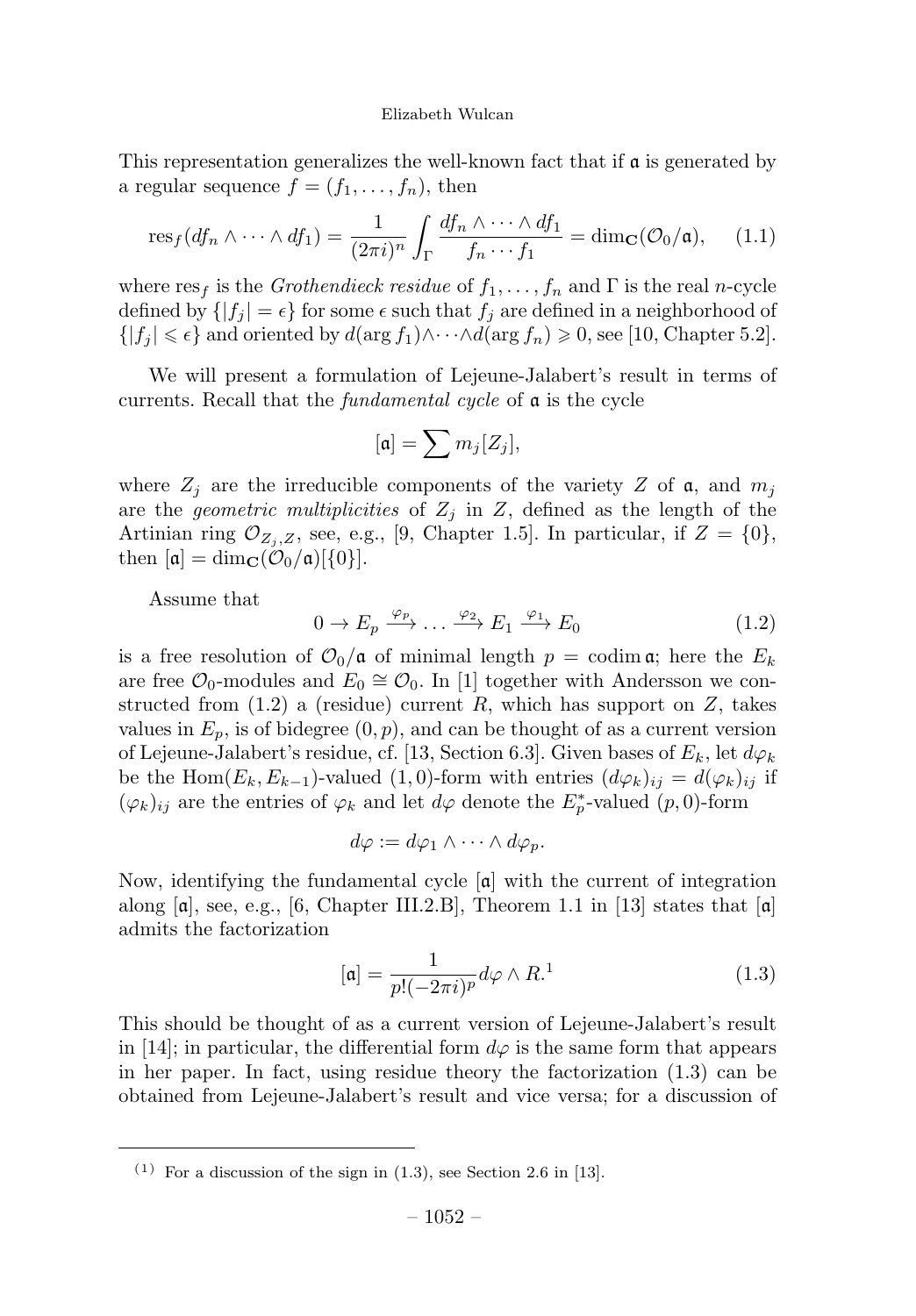this, as well as the formulation of Lejeune-Jalabert's result, we refer to Section 6.3 in [13]. In [13] we also give a direct proof of (1.3) that does not rely on [14] and that extends to pure-dimensional ideal sheaves.

Assume that  $\mathfrak a$  is generated by a regular sequence  $f = (f_1, \ldots, f_n)$  and let  $E_{\bullet}, \varphi_{\bullet}$  be the associated Koszul complex, i.e., let E be a free  $\mathcal{O}_0$ -module of rank p with basis  $e_1, \ldots, e_p$ , let  $E_k = \Lambda^k E$  with bases  $e_{\mathcal{I}} = e_{i_k} \wedge \cdots \wedge e_{i_1}$ , and let  $\varphi_k$  be the contraction with  $\sum f_j e_j^*$ . Then

$$
R = \bar{\partial} \frac{1}{f_1} \wedge \cdots \wedge \bar{\partial} \frac{1}{f_p} e_{\emptyset}^* \otimes e_{\{1,\dots,p\}},
$$

where  $R_{CH}^f = \bar{\partial}(1/f_1) \wedge \cdots \wedge \bar{\partial}(1/f_p)$  is the classical Coleff-Herrera residue current of f, introduced in [5], and  $e_{\emptyset}$  denotes the basis element of  $\Lambda^{0}E \cong$  $\mathcal{O}_0$ . Moreover  $d\varphi = p! df_p \wedge \cdots \wedge df_1 e_{\{1,\ldots,p\}}^* \otimes e_\emptyset$  and thus  $(1.3)$  reads

$$
[\mathfrak{a}] = \frac{1}{(2\pi i)^p} \bar{\partial} \frac{1}{f_1} \wedge \cdots \wedge \bar{\partial} \frac{1}{f_p} \wedge df_p \wedge \cdots \wedge df_1.
$$
 (1.4)

This factorization of  $[\alpha]$  can be seen as a current version of  $(1.1)$  and also as a generalization of the classical Poincaré-Lelong formula

$$
[f=0] = \frac{1}{2\pi i} \bar{\partial}\partial \log |f|^2 = \frac{1}{2\pi i} \bar{\partial} \frac{1}{f} \wedge df,\tag{1.5}
$$

where  $[f = 0]$  is the current of integration along the zero set of f, counted with multiplicities. It appeared already in [5], and in [7] Demailly and Passare proved an extension to locally complete intersection ideal sheaves.

In [13] and [14], the factorization (1.3) is proved by comparing R and  $d\varphi$ to a residue and differential form, respectively, constructed from a certain Koszul complex; in [13] this is done using a recent comparison formula for residue currents due to Lärkäng, [11].

To explicitly describe the factors in (1.3), however, seems to be a delicate problem in general. In this note we compute the form  $d\varphi$  when  $E_{\bullet}, \varphi_{\bullet}$  is a certain resolution of a monomial ideal. More precisely, let  $A$  be the ring  $\mathcal{O}_0$ of holomorphic germs at the origin in  $\mathbb{C}^n$  with coordinates  $z_1, \ldots, z_n$ , or let A be the polynomial ring  $\mathbf{C}[z_1,\ldots,z_n]$ . We then give an explicit description of the form

$$
d\varphi = \sum_{\sigma} \frac{\partial \varphi_1}{\partial z_{\sigma(1)}} dz_{\sigma(1)} \wedge \dots \wedge \frac{\partial \varphi_n}{\partial z_{\sigma(n)}} dz_{\sigma(n)} \tag{1.6}
$$

when  $E_{\bullet}$ ,  $\varphi_{\bullet}$  is the *Scarf resolution*, introduced in [4], of an Artinian, i.e., zero-dimensional, *generic* monomial ideal  $M$  in  $A$ , see Section 3 for definitions. Here the sum is over all permutations  $\sigma$  of  $\{1,\ldots,n\}$ . It turns out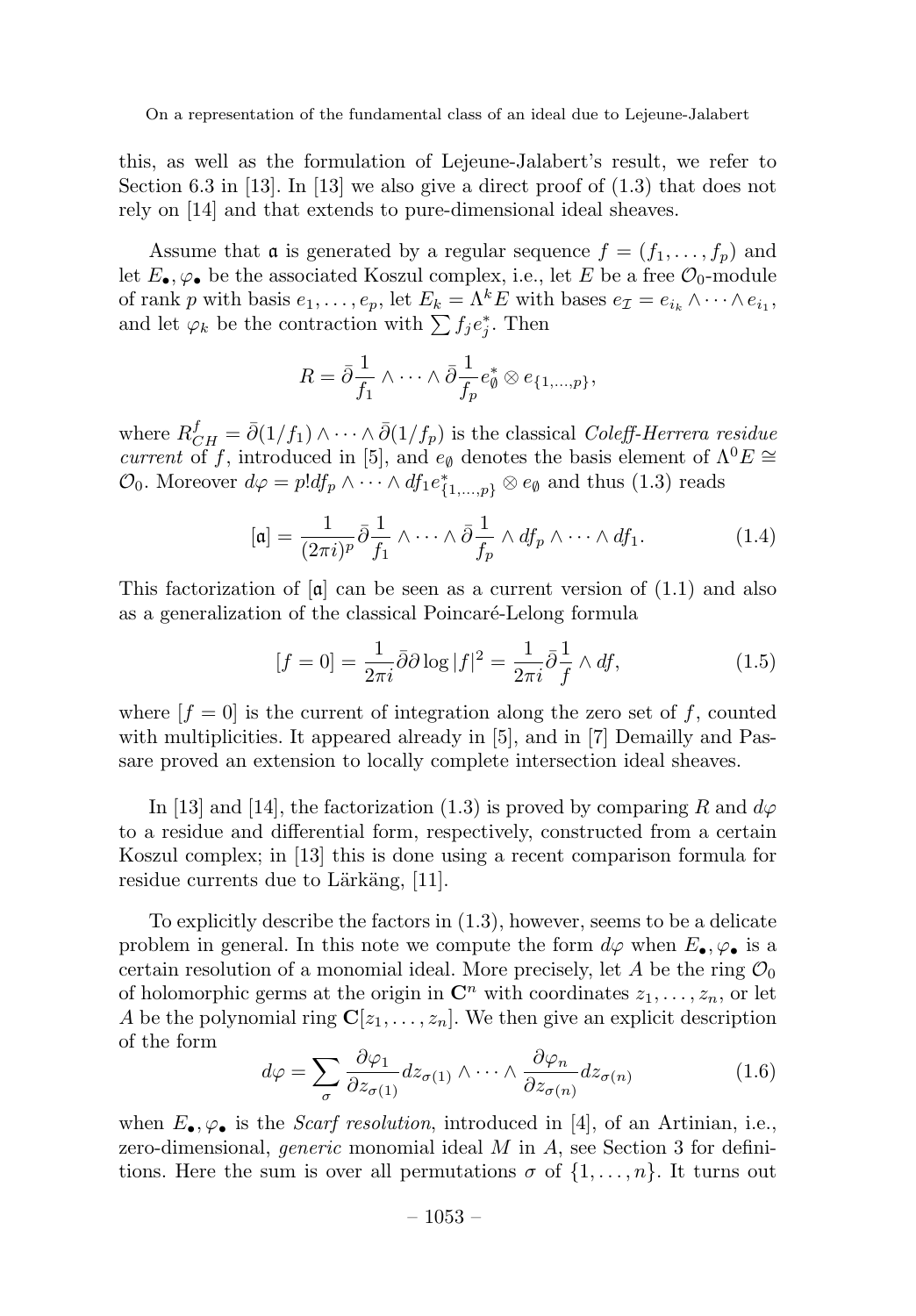that each summand in (1.6) is a vector of monomials (times  $dz_n \wedge \cdots \wedge dz_1$ ) whose coefficients have a neat description in terms of the so-called staircase of M and sum up to the geometric multiplicity of  $M$ , see Theorem 1.1 below. This can be seen as a far-reaching generalization of the fact that the coefficient of  $d(z^a)$  equals a, which is the geometric multiplicity of the principal ideal  $(z^a)$ , cf. Example 5.1 below. Thus, in a sense, the fundamental class of M is captured already by the form  $d\varphi$ . In the case of the Scarf resolution we recently, together with Lärkäng,  $[12]$ , gave a complete description of the current R. Combining Theorem 1.1 below with Theorem 1.1 in  $[12]$ we obtain a new proof of (1.3) in this case, cf. Corollary 1.2 below.

Let us describe our result in more detail. Let M be an Artinian monomial ideal in A. By the *staircase*  $S = S_M$  of M we mean the set

$$
S = \overline{\{(x_1, \dots, x_n) \in \mathbf{R}_{>0}^n | z_1^{x_1} \cdots z_n^{x_n} | \notin M\}} \subset \mathbf{R}_{>0}^n.
$$
 (1.7)

Here  $|x|$  denotes the largest integer  $\leq x$ . The name is motivated by the shape of  $S$ , cf. Figures 5.1, 5.2, and 6.1. We will refer to the finitely many maximal elements in S, with respect to the standard partial order on  $\mathbb{R}^n$ , as outer corners.

The Scarf resolution  $E_{\bullet}$ ,  $\varphi_{\bullet}$  of M is encoded in the Scarf complex,  $\Delta_M$ , which is a labeled simplicial complex of dimension  $n-1$  with one vertex for each minimal monomial generator of  $M$  and one top-dimensional simplex for each outer corner of S, see Section 3. The rank of  $E_k$  equals the number of  $(k-1)$ -dimensional simplices in  $\Delta_M$ . In particular,  $E_{\bullet}$ ,  $\varphi_{\bullet}$  ends at level n and the rank of  $E_n$  equals the number of outer corners of S. Thus  $d\varphi$  is a vector with one entry for each outer corner of S.

For our description of  $d\varphi$  we need to introduce certain partitions of S. Given a permutation  $\sigma$  of  $\{1, \ldots, n\}$  let  $\geq_{\sigma}$  be the lexicographical order induced by  $\sigma$ , i.e,  $\alpha = (\alpha_1, \ldots, \alpha_n) \geq \sigma \beta = (\beta_1, \ldots, \beta_n)$  if for some  $1 \leq k \leq$  $n, \alpha_{\sigma(\ell)} = \beta_{\sigma(\ell)}$  for  $1 \leq \ell \leq k-1$  and  $\alpha_{\sigma(k)} > \beta_{\sigma(k)},$  or  $\alpha = \beta$ . If  $\alpha \geq \sigma \beta^{n}$  $\alpha \neq \beta$  we write  $\alpha >_{\sigma} \beta$ . Let  $\alpha^1 \geq_{\sigma} \ldots \geq_{\sigma} \alpha^k \geq \ldots$  be the total ordering of the outer corners induced by  $\geqslant_{\sigma}$ , and define inductively

$$
S_{\sigma,\alpha^1} = \{x \in S \mid x \leq \alpha_1\}
$$
  
\n
$$
\vdots
$$
  
\n
$$
S_{\sigma,\alpha^k} = \{x \in S \setminus (S_{\sigma,\alpha^1} \cup \dots \cup S_{\sigma,\alpha^{k-1}}) \mid x \leq \alpha_k\}
$$
  
\n
$$
\vdots
$$

For a fixed  $\sigma$ ,  $\{S_{\sigma,\alpha}\}_\alpha$  provides a partition of S, cf. Section 2.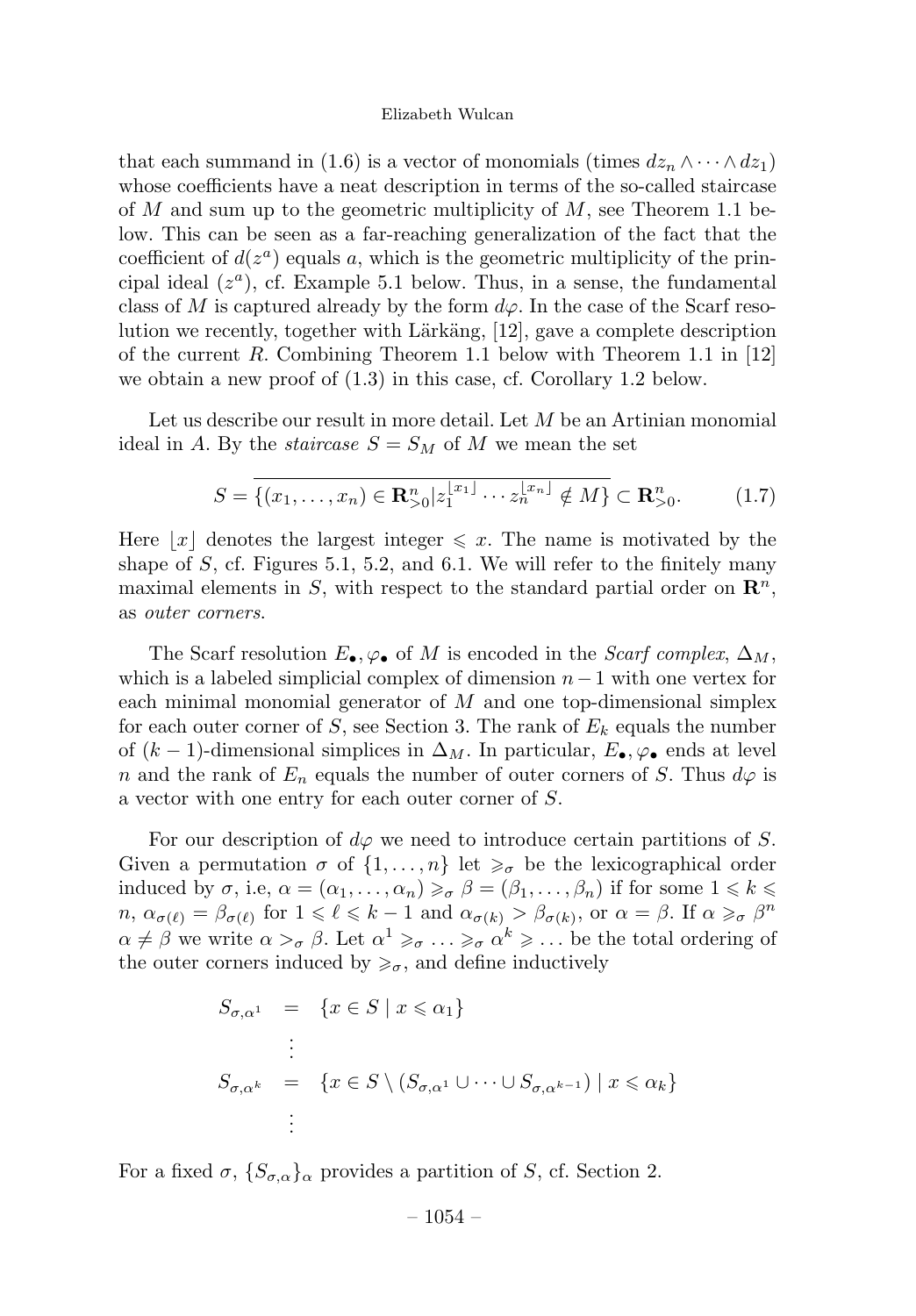THEOREM 1.1.  $-$  Let M be an Artinian generic monomial ideal in A, and let

$$
0 \to E_n \xrightarrow{\varphi_n} \dots \xrightarrow{\varphi_2} E_1 \xrightarrow{\varphi_1} E_0 \tag{1.8}
$$

be the Scarf resolution of A/M. Then

$$
d_{\sigma}\varphi := \frac{\partial \varphi_1}{\partial z_{\sigma(1)}} dz_{\sigma(1)} \wedge \cdots \wedge \frac{\partial \varphi_n}{\partial z_{\sigma(n)}} dz_{\sigma(n)} \tag{1.9}
$$

has one entry  $(d_{\sigma}\varphi)_{\alpha}$  for each outer corner  $\alpha$  of the staircase S of M and

$$
(d_{\sigma}\varphi)_{\alpha} = \text{sgn}(\alpha)\text{Vol}(S_{\sigma,\alpha})z^{\alpha-1}dz,
$$
\n(1.10)

where sgn( $\alpha$ ) =  $\pm 1$  comes from the orientation of the Scarf complex,  $dz =$  $dz_n \wedge \cdots \wedge dz_1$ , and  $z^{\alpha-1} = z_1^{\alpha_1-1} \cdots z_n^{\alpha_n-1}$  if  $\alpha = (\alpha_1, \ldots, \alpha_n)$ .

The sign  $sgn(\alpha)$  will be specified in Section 3.1 below.

Theorem 5.1 in [12] asserts that the residue current associated with the Scarf resolution has one entry

$$
R_{\alpha} = \text{sgn}(\alpha) \ \bar{\partial} \frac{1}{z_1^{\alpha_1}} \wedge \dots \wedge \bar{\partial} \frac{1}{z_n^{\alpha_n}} \tag{1.11}
$$

for each outer corner  $\alpha$  of S. Since  $(1/2\pi i)\overline{\partial}(1/z^a)\wedge z^{\alpha-1}dz=[z=0],$  cf.  $(1.5)$ , we conclude from  $(1.10)$  and  $(1.11)$  that

$$
\frac{1}{(-2\pi i)^n} d_{\sigma} \varphi \wedge R = \sum_{\alpha} \text{Vol}(S_{\sigma,\alpha})[0] = \text{Vol}(S)[0].
$$

Note that  $Vol(S)$  equals the number of monomials that are not in M. Since these monomials form a basis for  $A/M$ , Vol $(S)$  equals the geometric multiplicity dim $\mathbf{C}(A/M)$  of M. Thus we get the following version of (1.3).

COROLLARY 1.2. — Let M and  $(1.8)$  be as in Theorem 1.1 and let R be the associated residue current. Then

$$
\frac{1}{(-2\pi i)^n} \frac{\partial \varphi_1}{\partial z_{\sigma(1)}} dz_{\sigma(1)} \wedge \cdots \wedge \frac{\partial \varphi_n}{\partial z_{\sigma(n)}} dz_{\sigma(n)} \wedge R = [M]. \tag{1.12}
$$

Summing over all permutations  $\sigma$  we get back (1.3). In fact, as was recently pointed out to us by Jan Stevens, if (1.8) is any free resolution of an Artinian ideal and  $R$  is the associated residue current, then the left hand side of  $(1.12)$  is independent of  $\sigma$ , see Proposition 6.3.

The core of the proof of Theorem 1.1 is an alternative description of the  $S_{\sigma,\alpha}$  as certain cuboids, see Lemma 4.1. Given this description it is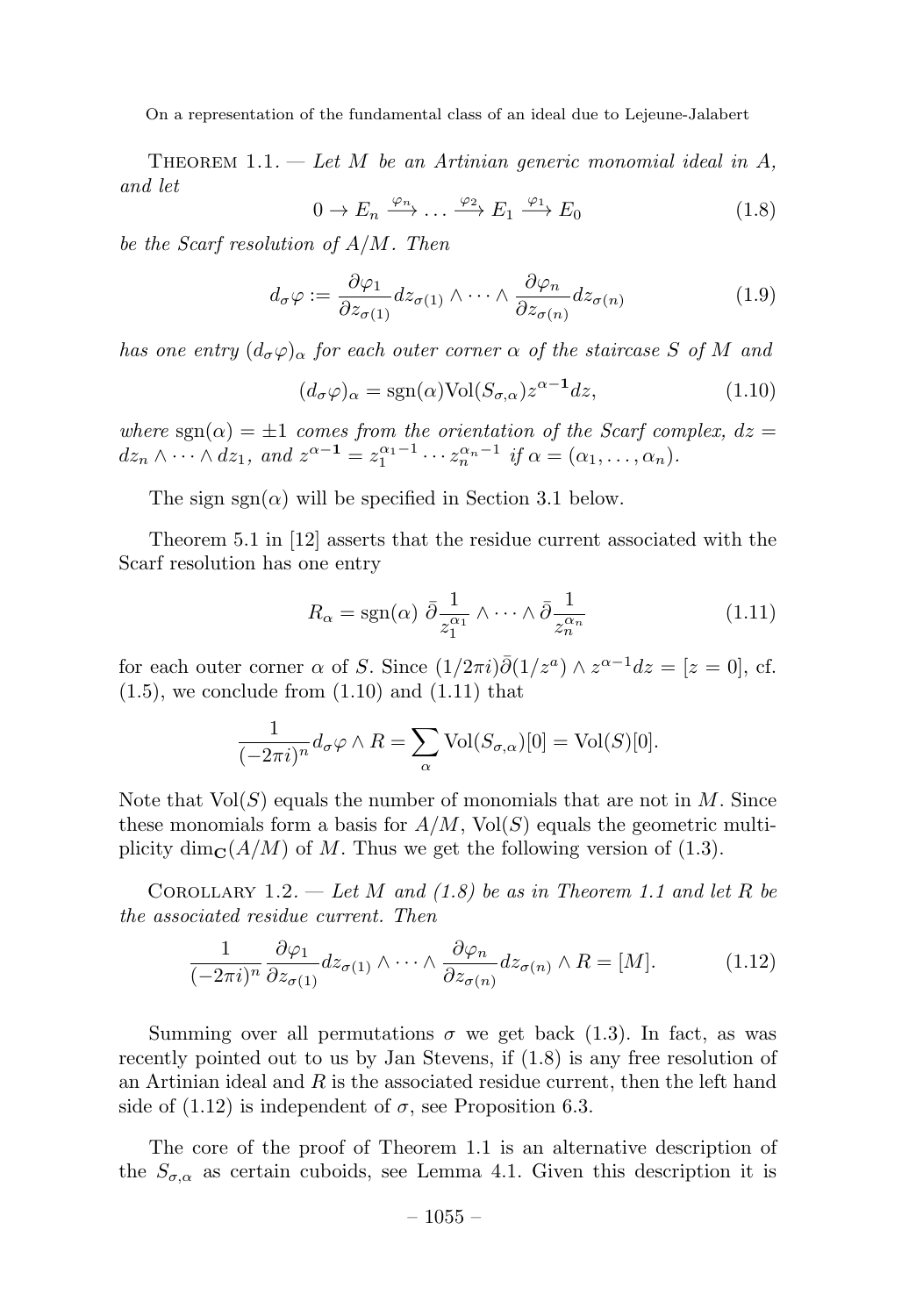fairly straightforward to see that the volumes of the  $S_{\sigma,\alpha}$  are precisely the coefficients of the monomials in  $d_{\sigma}\varphi$ ; this is done in Section 4.2.

We suspect that Theorem 1.1 extends to a more general setting than the one above. If  $M$  is an Artinian non-generic monomial ideal, we can still construct the partitions  $\{S_{\sigma,\alpha}\}_\alpha$ . The elements  $S_{\sigma,\alpha}$  will, however, no longer be cuboids in general. Also, the computation of  $d\varphi$  is more delicate in general. In Example 6.1 we compute  $d\varphi$  for a non-generic monomial ideal for which the hull resolution, introduced in [3], is minimal, and show that Theorem 1.1 holds in this case. On the other hand, in Example 6.2 we consider a monomial ideal for which the hull resolution is not a minimal resolution and where Theorem 1.1 fails to hold.

The paper is organized as follows. In Section 2 and 3 we provide some background on staircases of monomial ideals and the Scarf complex, respectively. The proof of Theorem 1.1 occupies Section 4 and in Section 5 we illustrate the theorem and its proof by some examples. Finally, in Section 6 we consider resolutions of non-generic Artinian monomial ideals and look at some examples. We also show that the left hand side of  $(1.12)$  is independent of  $\sigma$  in general.

Acknowledgment. — I want to thank Mats Andersson, Richard Lärkäng, and Jan Stevens for valuable discussions. Also, thanks to the referee for many useful comments and suggestions that have helped to improve the exposition of the paper.

# 2. Staircases

We let  $\geq$  denote the standard partial order on  $\mathbb{R}^n$ , i.e.,  $a = (a_1, \ldots, a_n) \geq$  $b = (b_1, \ldots, b_n)$   $a_{\ell} \geqslant b_{\ell}$  for  $\ell = 1, \ldots, n$ . If  $a \geqslant b$  and  $a \neq b$  we write  $a > b$ . If  $a_{\ell} > b_{\ell}$  for all  $\ell$  we write  $a \succ b$ . Throughout we let  $A = A_n$  denote the ring  $\mathbf{C}[z_1,\ldots,z_n]$  or the ring  $\mathcal{O}_0$  of holomorphic germs at  $0 \in \mathbf{C}_{z_1,\ldots,z_n}^n$ . For  $a = (a_1, \ldots, a_n) \in \mathbb{N}^n$ , where  $\mathbb{N} = 0, 1, \ldots$ , we use the shorthand notation  $z^a$  for the monomial  $z_1^{a_1} \cdots z_n^{a_n}$  in A. For a general reference on (resolutions of) monomial ideals, see, e.g., [16].

Unless otherwise stated  $M$  will be a monomial ideal in  $A$ , i.e., an ideal generated by monomials, and S will be the staircase of  $M$  as defined in  $(1.7)$ . Note that M is Artinian if and only if there are generators of the form  $z_i^{a_i}$ ,  $a_i > 0$ , for  $i = 1, ..., n$ , which is equivalent to that  $S \subset \{x \in$  $\mathbf{R}_{>0}^n \mid x_i \leqslant a_i, i = 1, \ldots, n$  for some  $a_i$ , which in turn is equivalent to that S is bounded. Recall that the closure in  $(1.7)$  is taken in  $\mathbb{R}_{>0}^n$ ; we will however often consider S as a subset of  $\mathbb{R}^n$ . As in the introduction we will refer to the maximal elements of S as *outer corners*. The minimal elements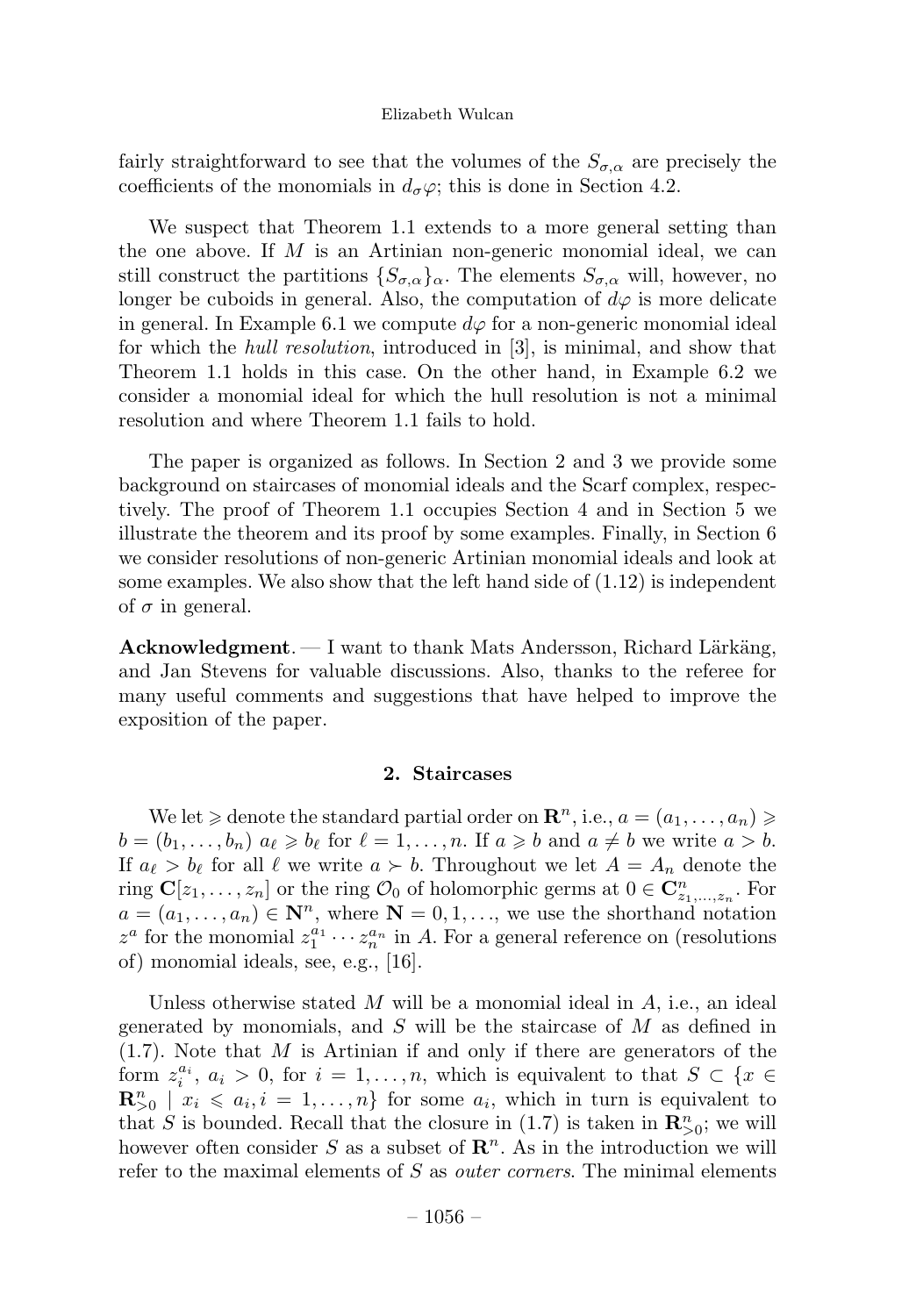of  $\overline{\mathbf{R}^n_{>0} \setminus S} \subset \mathbf{R}^n$  we will call *inner corners*. Unless otherwise mentioned the closure  $\overline{A}$  of a set A is taken in  $\mathbb{R}^n$ .

One can check that for any monomial ideal  $M$  there is a unique minimal set of exponents  $B \subset \mathbb{N}^n$  such that the monomials  $\{z^a\}_{a \in B}$  generate M. We refer to these monomials as minimal monomial generators of M. Moreover

$$
S = \mathbf{R}_{>0}^n \setminus \bigcup_{a \in B} (a + \mathbf{R}_{>0}^n). \tag{2.1}
$$

In particular, the inner corners of  $S$  are precisely the elements in  $B$ .

Dually, M can be described as an intersection of so-called *irreducible* monomial ideals, i.e., ideals generated by powers of variables; such an ideal can be described as  $\mathfrak{m}^{\alpha} := (z_i^{\alpha_i} | \alpha_i \geq 1)$ , where  $\alpha = (\alpha_1, \dots, \alpha_n) \in \mathbb{N}^n$ . (More generally an ideal is irreducible if it cannot be written as a nontrivial intersection of two ideals.) For every monomial ideal M there is a unique minimal set  $C \subset \mathbb{N}^n$  such that

$$
M = \bigcap_{\alpha \in C} \mathfrak{m}^{\alpha},\tag{2.2}
$$

see, e.g., [16, Theorem 5.27]. The ideal  $M$  is Artinian if and only if each  $\alpha \in C$  satisfies  $\alpha \succ 0$  (i.e.,  $\alpha_{\ell} > 0$  for each  $\ell$ ). If  $\alpha \succ 0$ , then note that a monomial  $z^b \notin \mathfrak{m}^\alpha$  if and only if  $b \prec \alpha$ . It follows that, if M is Artinian, then

$$
S = \bigcup_{\alpha \in C} \{ x \in \mathbf{R}_{>0}^n \mid x \leq \alpha \}. \tag{2.3}
$$

In particular, the outer corners of  $S$  are precisely the elements in  $C$ . If  $M$  is not Artinian, then S is not bounded in  $\mathbb{R}^n$  and the representation (2.3) fails to hold. Note that (2.3) guarantees that for a fixed  $\sigma$ ,  $\{S_{\sigma,\alpha}\}_\alpha$ , as defined in the introduction, is a partition of S.

Inspired by  $(2.1)$  we will call any set of this form a staircase: Let H be an affine subspace of  $\mathbb{R}^n$  of the form

$$
H = \{x_{\ell_1} = a_1, \ldots, x_{\ell_k} = a_k\}
$$

where  $a_j \in \mathbf{Z}$ . For  $a \in \mathbf{Z}^n \cap H$  let  $U_a = \{x \in H \mid x \succ a\}$ . Note that  $U_0^{\mathbf{Z}^n}$ is just the first (open) orthant  $\mathbb{R}_{>0}^n$  in  $\mathbb{R}^n$ . We say that a set  $S \subset H$  is a staircase if it is of the form

$$
S = U_{a^0} \setminus \bigcup_{j=1}^s U_{a^j}
$$

– 1057 –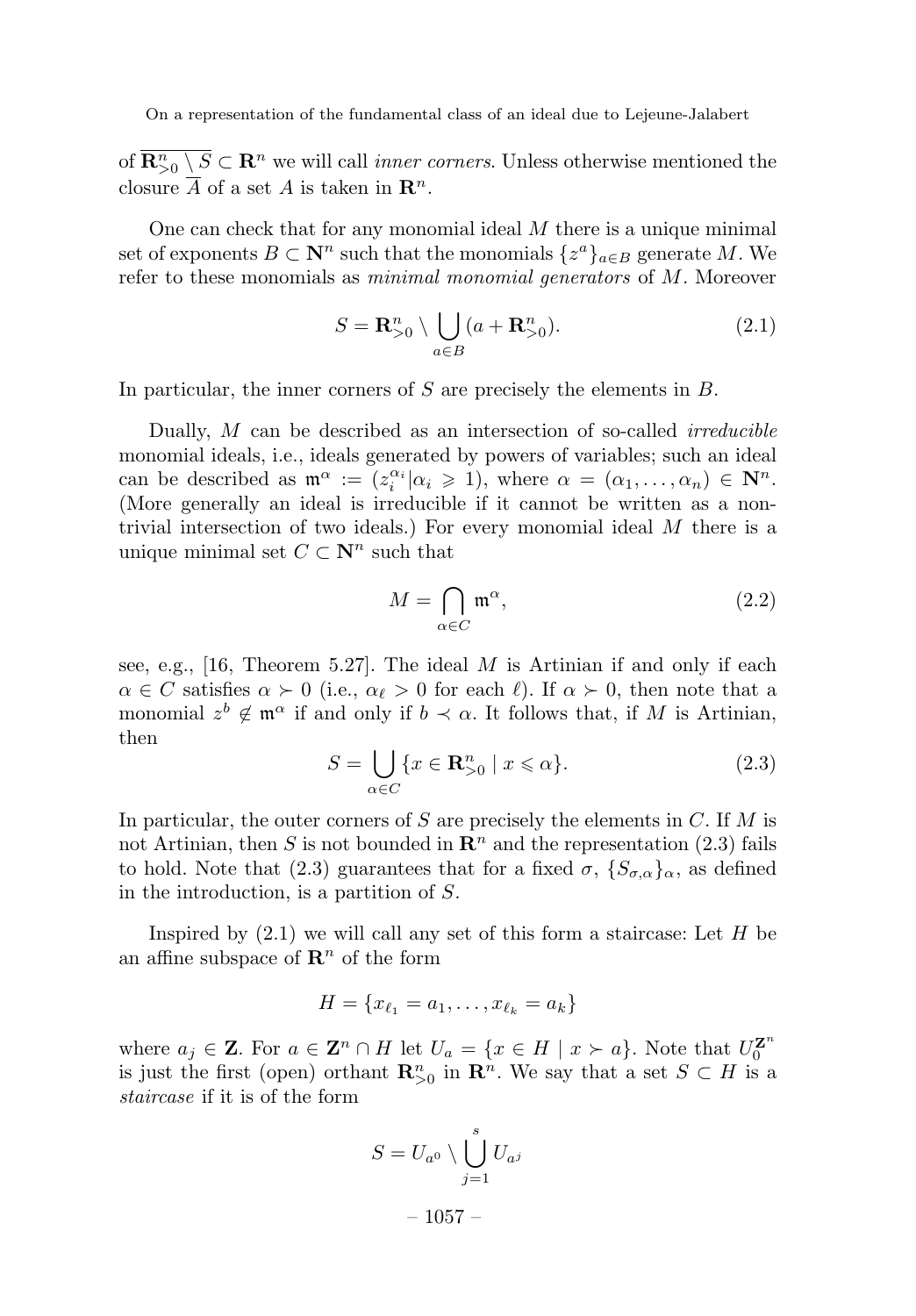for some  $a^0, a^1, \ldots, a^s \in \mathbb{Z}^n \cap H$ . We say that  $a_0$  is the *origin* of S and if  $a^1, \ldots, a^s$  are chosen so  $a^1, \ldots, a^s \geq a^0$  and  $a_j \nleq a_k$  for  $j \neq k, 1 \leq j, k \leq s$ we call them the *inner corners* of  $S$ . We call the maximal elements of  $S$  the *outer corners* of S. Since  $\mathbf{Z}^n \cap H$  is a lattice, the outer corners are in  $\mathbf{Z}^n \cap H$ . Note that S is a closed subset of  $U_{a0}$ .

If  $\pi$  is the projection  $\mathbf{R}^n \to \mathbf{R}^{n-k}$  that maps  $(x_1,\ldots,x_n)$  to  $(x_{j_1},\ldots,x_{j_{n-k}})$ if  $\{j_1,\ldots,j_{n-k}\} = \{1,\ldots,n\}\setminus \{\ell_1,\ldots,\ell_k\}$  and  $\rho : \mathbf{R}^n \to \mathbf{R}^{n-k}$  is the affine map  $\rho(x) = \pi(x - a^0)$ , let  $M(S) = M_o(S)$  be the monomial ideal in  $A_k$ that is generated by  $z^{\rho(a^j)}$ , where  $a^j$  are the inner corners of S. Then the staircase of  $M(S)$  equals  $\rho(S)$ .

For  $\alpha \in \mathbb{Z}^n \cap H$ , let  $V_\alpha = \{x \in H \mid x \leq \alpha\}$ . If  $M(S)$  is Artinian, then S admits a representation analogous to (2.3),

$$
S = U_{a^0} \cap \bigcup_{\alpha} V_{\alpha},\tag{2.4}
$$

where the union is taken over all outer corners of S.

Note that any set S of the form (2.4) with  $a^0, \alpha \in \mathbb{Z}^n \cap H$  is a staircase; indeed since  $\mathbf{Z}^n \cap H$  is a lattice the minimal elements of  $\overline{U_{a0} \setminus S}$  are in  $\mathbf{Z}^n \cap H$ .

# 3. The Scarf complex

For  $a, b \in \mathbb{R}^n$ , we will denote by  $a \vee b$  the *join* of a and b, i.e., the unique c such that  $c \geq a, b$ , and  $c \leq d$  for all  $d \geq a, b$ .

Let  $M$  be an Artinian monomial ideal in  $A$ , with minimal monomial generators  $m_1 = z^{a^1}, \ldots, m_r = z^{a^r}$ . The *Scarf complex*  $\Delta = \Delta_M$  of M was introduced by Bayer-Peeva-Sturmfels, [4], based on previous work by H. Scarf. It is the collection of subsets  $\mathcal{I} = \{i_1, \ldots, i_k\} \subset \{1, \ldots, r\}$  whose corresponding least common multiple  $m_{\mathcal{I}} := \text{lcm}(m_{i_1}, \ldots, m_{i_k}) = z^{a^{i_1} \vee \cdots \vee a^{i_k}}$ is unique, that is,

$$
\Delta = \{ \mathcal{I} \subset \{1, \ldots, r\} | m_{\mathcal{I}} = m_{\mathcal{I}'} \Rightarrow \mathcal{I} = \mathcal{I}' \}.
$$

Clearly the vertices of  $\Delta$  are the minimal monomial generators of M, i.e., the inner corners of  $S_M$ . One can prove that the Scarf complex is a simplicial complex of dimension at most  $n-1$ . We let  $\Delta(k)$  denote the set of simplices in  $\Delta$  with k vertices, i.e., of dimension  $k-1$ . Moreover we label the faces  $\mathcal{I} \subset \Delta$  by the monomials  $m_{\mathcal{I}}$ . We will sometimes be sloppy and identify the faces in  $\Delta$  with their labels or exponents of the labels and write  $m<sub>\mathcal{I}</sub>$  or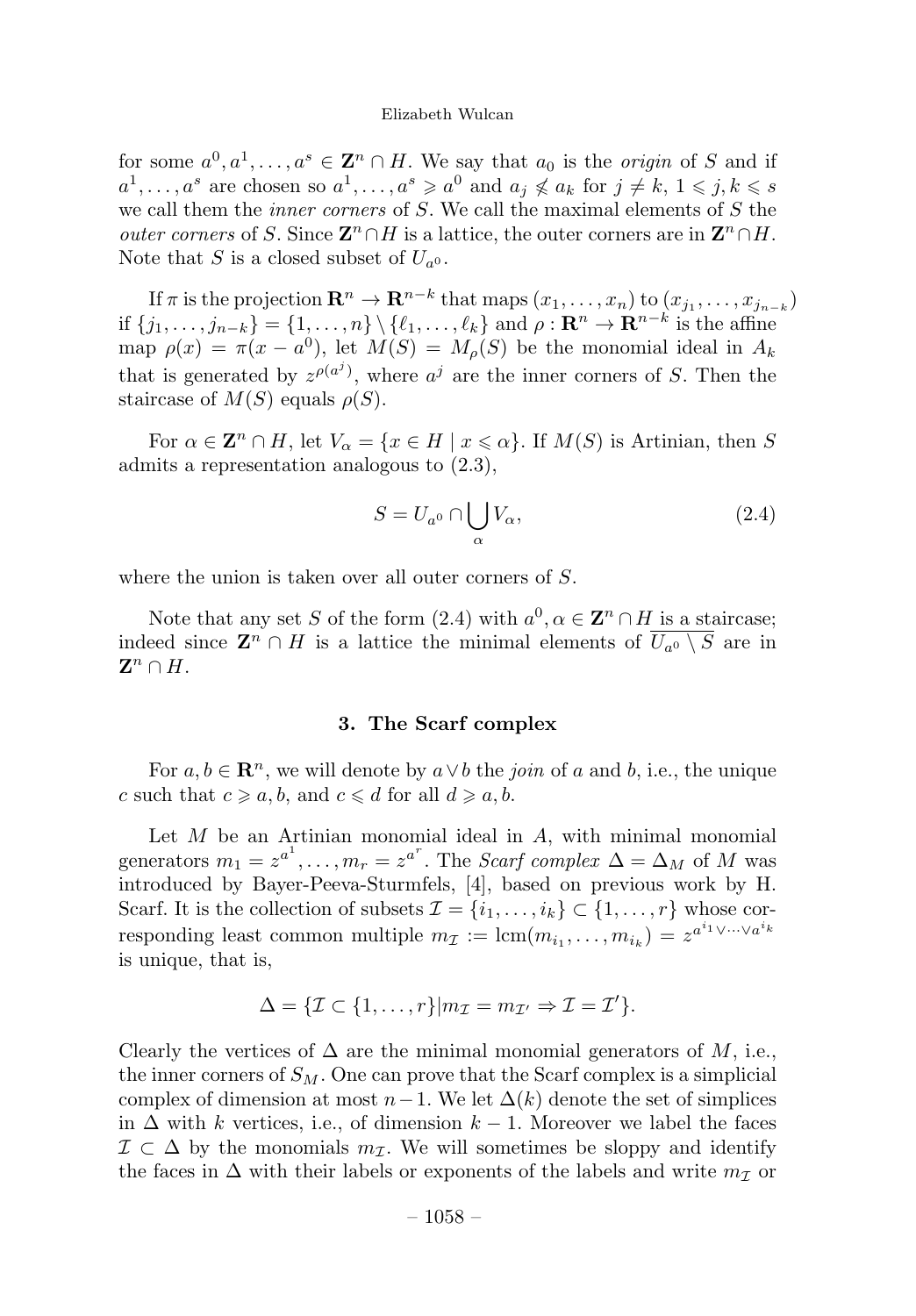$\alpha$  for the face with label  $m_{\mathcal{I}} = z^{\alpha}$  and  $\{z^{a^{i_1}}, \ldots, z^{a^{i_k}}\}$  or  $\{a^{i_1}, \ldots, a^{i_k}\}$  for  $\mathcal{I} = \{i_1,\ldots,i_k\}.$ 

The ideal  $M$  is said to be *generic* in the sense of [4, 17] if whenever two distinct minimal generators  $m_i$  and  $m_j$  have the same positive degree in some variable, then there is a third generator  $m_k$  that strictly divides  $m_{\{i,j\}}$ , which means that  $m_k$  divides  $m_{\{i,j\}}/z_\ell$  for all variables  $z_\ell$  dividing  $m_{\{i,j\}}$ . In particular, M is generic if no two generators have the same positive degree in any variable.

If M is generic, then  $\Delta$  has precisely dimension  $n-1$ ; it is a regular triangulation of the  $(n-1)$ -dimensional simplex, see [4, Corollary 5.5]. The (labels of the) top-dimensional faces of  $\Delta$  are precisely the exponents  $\alpha$  in the minimal irreducible decomposition  $(2.2)$  of M, i.e., the outer corners of  $S_M$ , see [4, Theorem 3.7].

For  $k = 0, \ldots, n$ , let  $E_k$  be the free A-module with basis  $\{e_{\mathcal{I}}\}_{\mathcal{I} \in \Delta(k)}$  and let the differential  $\varphi_k : E_k \to E_{k-1}$  be defined by

$$
\varphi_k : e_{\mathcal{I}} \mapsto \sum_{j=1}^k (-1)^{j-1} \frac{m_{\mathcal{I}}}{m_{\mathcal{I}_j}} e_{\mathcal{I}_j},\tag{3.1}
$$

where  $\mathcal{I}_j$  denotes  $\{i_1,\ldots,i_{j-1},i_{j+1},\ldots,i_k\}$  if  $\mathcal{I} = \{i_1,\ldots,i_k\}$ . Then the complex  $E_{\bullet}, \varphi_{\bullet}$  is exact and thus gives a free resolution of the cokernel of  $\varphi_0$ , which with the identification  $E_0 = A$  equals  $A/M$ , see [4, Theorem 3.2]. In fact, this so-called *Scarf resolution* is a minimal resolution of  $A/M$ , i.e., for each k,  $\varphi_k$  maps a basis of  $E_k$  to a minimal set of generators of Im  $\varphi_k$ , see, e.g., [8, Corollary 1.5]. Originally, in [4], the situation  $A = \mathbf{C}[z_1, \ldots, z_n]$ was considered. However, since  $\mathcal{O}_0$  is flat over  $\mathbf{C}[z_1,\ldots,z_n]$ , see, e.g., [19, Theorem 13.3.5, the complex  $E_{\bullet}$ ,  $\varphi_{\bullet}$  is exact for  $A = \mathcal{O}_0$  if and only if it is exact for  $A = \mathbf{C}[z_1,\ldots,z_n].$ 

# 3.1. The sign  $sgn(\alpha)$

Let  $\mathcal{I} = \{i_1, \ldots, i_n\}$  be a top-dimensional simplex in  $\Delta$  with label  $\alpha$ . Then there is a unique permutation  $\eta = \eta(\alpha)$  of  $\{1, \ldots, n\}$  such that for each  $1 \leq \ell \leq n$   $i_{\eta(\ell)}$  is a unique vertex of  $\mathcal I$  such that  $\alpha_{\ell} = a_{\ell}^{i_{\eta(\ell)}}$ ; we will refer to this vertex as the  $x_{\ell}$ -vertex of  $\mathcal I$ . To see this, first of all, since  $\alpha = \text{lcm}(a^i)$ ,  $a_\ell^i \leq \alpha_\ell$  and therefore there must be at least one vertex  $i$  of  ${\cal I}$  such that  $a_{\ell}^{i} = \alpha_{\ell}$ . Assume that i and j are vertices of  $\mathcal{I}$  such that  $a_{\ell}^{i} = a_{\ell}^{j} = \alpha_{\ell}$ . Then, since M is generic, there is a generator  $z^b$  of M that strictly divides  $z^{a^i \vee a^j}$ . But then  $a^i \vee a^j = a^i \vee a^j \vee b$  and so  $\{i, j\}$  is not in  $\Delta$ , which contradicts that i and j are both vertices of  $\mathcal{I}$ .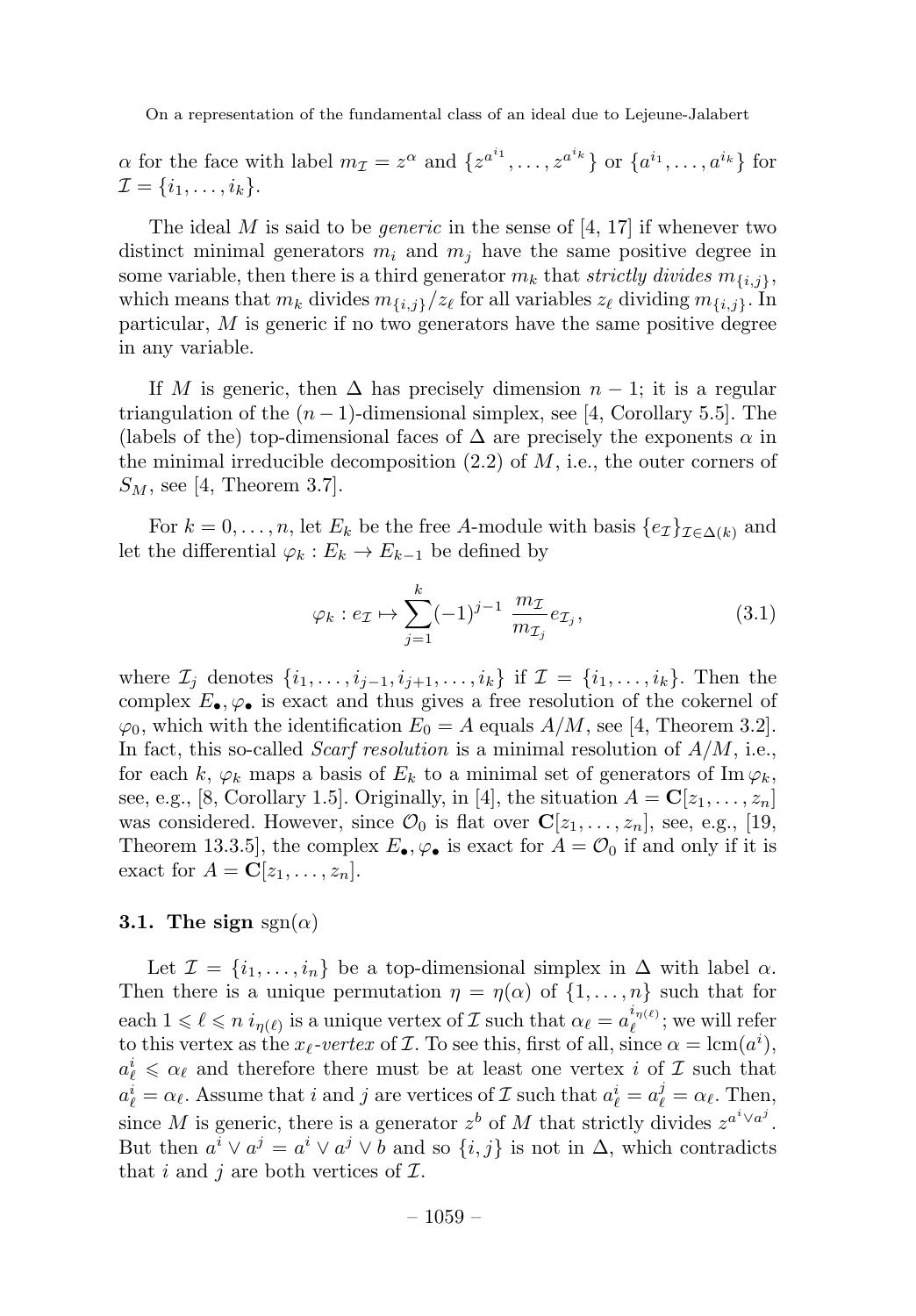We let sgn( $\alpha$ ) denote the sign of the permutation  $\eta$ . This is the sign that appears in  $(1.10)$  in Theorem 1.1 as well as in  $(1.11)$ . We should remark that we use a different sign convention in this paper than in [12, 13], which corresponds to a different orientation of the  $(n-1)$ -simplex or, equivalently, to a different choice of bases for the modules  $E_k$ , cf. [1, 13].

# **3.2.** The subcomplex  $\Delta_{\sigma,a^1,\ldots,a^k}$

Given a permutation  $\sigma$  of  $\{1,\ldots,n\}$ , and vertices  $a^1,\ldots,a^k$  of  $\Delta$ , let  $\Delta_{\sigma,a^1,\dots,a^k}$  be the (possibly empty) subcomplex of  $\Delta$ , with top-dimensional simplices  $\alpha$  that satisfy  $\alpha_{\sigma(\ell)} = a_{\sigma(\ell)}^{\ell}$  for  $\ell = 1, \ldots, k$ . In other words, the top-dimensional simplices in  $\Delta_{\sigma,a^1,\dots,a^k}$  are the ones that have  $a^{\ell}$  as  $x_{\sigma(\ell)}$ vertex for  $\ell = 1, \ldots, k$ .

Note that for each choice of permutation  $\sigma, k \in \{1, \ldots, n\}$ , and  $\alpha \in \Delta(n)$ there is a unique sequence  $a^1, \ldots, a^k$  such that  $\alpha \in \Delta_{\sigma, a^1, \ldots, a^k}$ . Moreover,  $\Delta_{\sigma,a^1,\dots,a^n}$  is the unique simplex in  $\Delta(n)$  that satisfies  $a_{\sigma(\ell)}^{\ell} = \alpha_{\sigma(\ell)}$  for  $\ell = 1,\ldots,n$  if  $\alpha$  is the label of  $\Delta_{\sigma,a^1,\ldots,a^n}$ .

We will write  $\Delta^*_{\sigma,a^1,\dots,a^k}$  for the subcomplex of  $\Delta_{\sigma,a^1,\dots,a^k}$  consisting of all faces in  $\Delta_{\sigma,a^1,\dots,a^k}$  that do not contain  $a^1,\dots,a^{k-1}$ , or  $a^k$ . Note that since  $\Delta_{\sigma,a^1,\dots,a^k}$  is simplicial,  $\{b^1,\dots,b^\ell\}$  is a face of  $\Delta^*_{\sigma,a^1,\dots,a^k}$  if and only  ${a^1,\ldots,a^k,b^1,\ldots,b^\ell}$  is a face of  $\Delta_{\sigma,a^1,\ldots,a^k}$ .

# 4. Proof of Theorem 1.1

To prove the theorem we will first give an alternative description of the  $S_{\sigma,\alpha}$  as certain cuboids. Throughout this section we will assume that  $E_{\bullet}, \varphi_{\bullet}$ is the Scarf resolution of a generic Artinian monomial ideal M and we will use the notation from above.

LEMMA 4.1. — Assume that  $\alpha$  is the label of the face  $\mathcal{I} = \{i_1, \ldots, i_n\} \in$  $\Delta(n)$ . Let  $\eta$  be the permutation of  $\{1,\ldots,n\}$  associated with  $\mathcal I$  as in Section 3.1, and set  $\tau = \eta \circ \sigma$ .

Then  $S_{\sigma,\alpha}$  is a cuboid with side lengths

$$
a_{\sigma(1)}^{i_{\tau(1)}}, (a^{i_{\tau(1)}} \vee a^{i_{\tau(2)}} - a^{i_{\tau(1)}})_{\sigma(2)}, \ldots, (a^{i_{\tau(1)}} \vee \cdots \vee a^{i_{\tau(n)}} - a^{i_{\tau(1)}} \vee \cdots \vee a^{i_{\tau(n-1)}})_{\sigma(n)}.
$$

In particular,

$$
\text{Vol}(S_{\sigma,\alpha}) = a_{\sigma(1)}^{i_{\tau(1)}} \times \left( a^{i_{\tau(1)}} \vee a^{i_{\tau(2)}} - a^{i_{\tau(1)}} \right)_{\sigma(2)} \times \cdots
$$

$$
\times \left( a^{i_{\tau(1)}} \vee \cdots \vee a^{i_{\tau(n)}} - a^{i_{\tau(1)}} \vee \cdots \vee a^{i_{\tau(n-1)}} \right)_{\sigma(n)}.
$$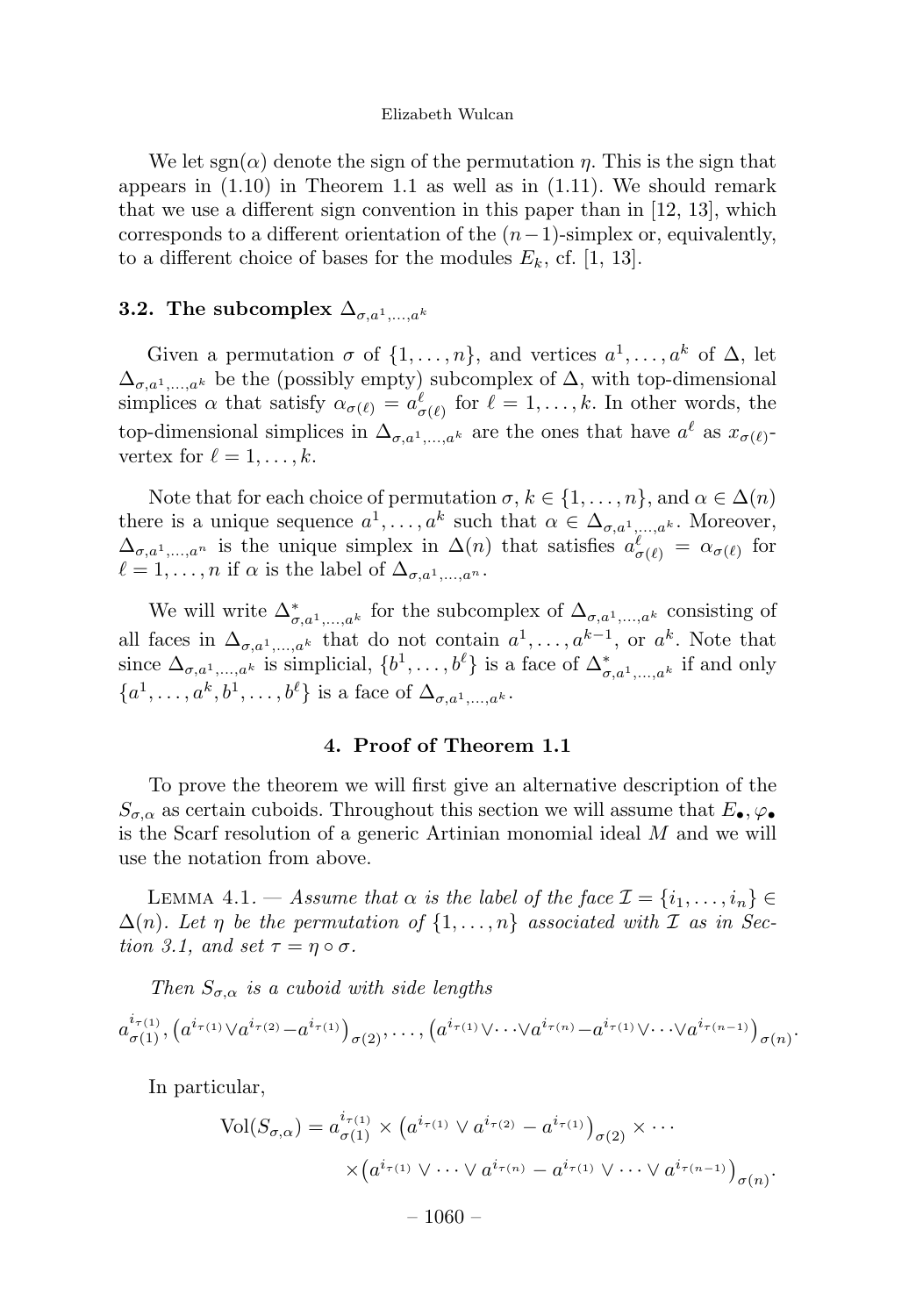# 4.1. Proof of Lemma 4.1

To prove the lemma, let us first assume that  $\sigma$  is the identity permutation and write  $S_{\alpha} = S_{\sigma,\alpha}, \Delta_{a^1,...,a^k} = \Delta_{\sigma,a^1,...,a^k}$  (so that  $\Delta_{a^1,...,a^k}$  is the subcomplex of  $\Delta$  whose top-dimensional simplices  $\alpha$  satisfy  $\alpha_{\ell} = a_{\ell}^{\ell}$  for  $\ell = 1, \ldots, k$ , and  $\Delta_{a^1, \ldots, a^k}^* = \Delta_{\sigma, a^1, \ldots, a^k}^*$ .

We will decompose  $S$  in a seemingly different way. First we will construct certain lower-dimensional staircases with corners in  $\Delta$ . Given an inner corner  $a = (a_1, \ldots, a_n)$  of S let

$$
T_a = \{x \in S \mid x_1 = a_1, x_\ell > a_\ell, \ell = 2, \dots, n\}.
$$
 (4.1)

Note that  $T_a$  is contained in the boundary  $\partial S$  of S. Let  $H_a$  be the hyperplane  ${x_1 = a_1}$ , and let  $U_a$  be defined as in Section 2. Then note that  $T_a =$  $U_a \cap S \subset H_a \cap S$ .

CLAIM 4.2. — Let a be an inner corner of S. Then  $T_a = \emptyset$  if and only if  $a_1 = 0$ . If  $T_a$  is non-empty, then it is a staircase in the hyperplane  $H_a$  with origin a. The outer corners of  $T_a$  are the top-dimensional faces of  $\Delta_a$ . The inner corners are the lattice points a  $\vee$  b, where b is a vertex in  $\Delta_a^*$ .

*Proof.* — If  $a_1 = 0$ , then  $H_a \cap S = \emptyset$ , and thus  $T_a$  is empty. In general, note that  $T_a$  is empty exactly if  $a + (0, 1, \ldots, 1) \notin S$ . If  $a_1 > 0$ , so that  $a + (0, 1, \ldots, 1) \in \mathbb{R}_{>0}^n$ , this means that there is an inner corner c of S such that  $c \prec a + (0, 1, \ldots, 1)$ . In particular,  $c \leq a$ , which contradicts that a is an inner corner. Thus  $T_a \neq \emptyset$  if  $a_1 > 0$ .

Assume that  $T_a$  is non-empty and that  $\beta = (\beta_1, \ldots, \beta_n)$  is maximal in  $T_a$ . Since  $T_a \subset H_a$ ,  $\beta_1 = a_1$ . Moreover, since S is of the form  $(2.3)$ , there is a maximal  $\gamma \in S$  such that  $\gamma \geq \beta$ . By the definition of  $T_a$ ,  $\gamma_{\ell} \geq \beta_{\ell} > a_{\ell}$ for  $\ell = 2, \ldots, n$  and thus if  $\gamma_1 > a_1$ , then  $\gamma > a$ , which contradicts that  $\gamma \in S$ . Hence  $\gamma_1 = a_1$  and, since  $\gamma_\ell > a_\ell$  for  $\ell = 2, \ldots, n, \gamma \in T_a$ . Since  $\beta$ is maximal in  $T_a$ ,  $\gamma = \beta$ , which means that, in fact,  $\beta$  is maximal in S and thus  $\beta \in \Delta(n)$ . Since  $\beta_1 = a_1, \beta \in \Delta_a(n)$  by the definition of  $\Delta_a$ .

On the other hand, if  $\beta \in \Delta_a(n)$ , then  $\beta$  is maximal in S and contained in  $T_a \subset S$ , and thus it is maximal in  $T_a$ . We conclude that the maximal elements in  $T_a$  are the top-dimensional faces of  $\Delta_a$ .

Since S is of the form  $(2.3)$ ,

$$
T_a = U_a \cap \bigcup_{\beta \in \Delta_a(n)} \{x \mid x \leq \beta\},\
$$
  
- 1061 -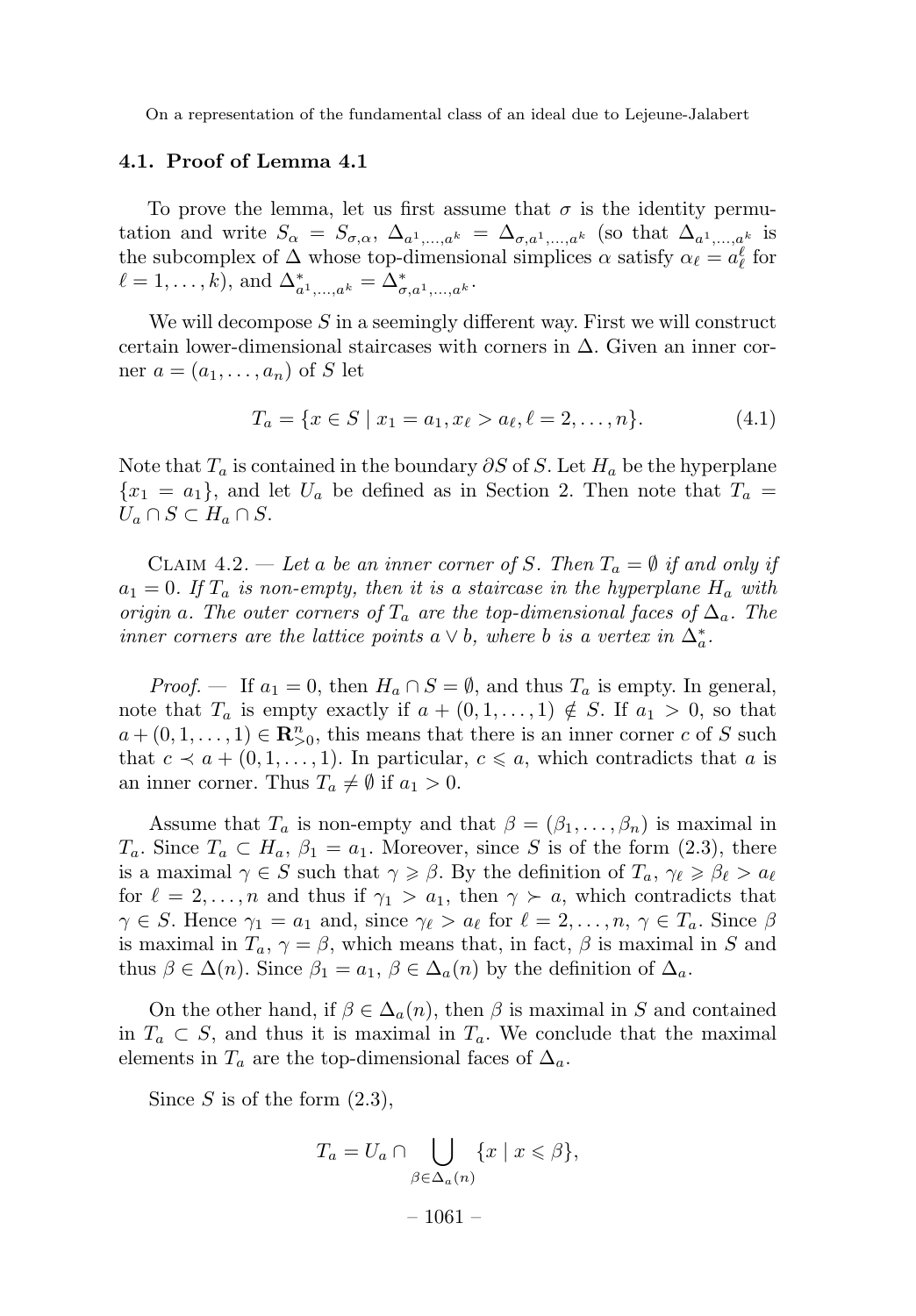which in light of (2.4) means that  $T_a$  is a staircase in  $H_a$  with origin a and outer corners  $\Delta_a(n)$ .

It remains to describe the inner corners of  $T_a$ . Assume that  $\beta = (a_1, \beta_2, \dots, \beta_n)$  $\ldots, \beta_n$ ) is an inner corner of  $T_a$ , i.e.,  $\beta$  is minimal in  $\overline{U_a \setminus S}$ . This means that any  $\tilde{\beta}$ , such that  $\tilde{\beta}_{\ell} > \beta_{\ell}$  for  $\ell = 2, \ldots, n$ , is not contained in S, which implies that there is an inner corner b of S such that  $b \prec \beta$  for any such  $\beta$ . In particular,  $b \le \beta$  and  $b_1 < a_1$ . To conclude, there is an inner corner  $b \ne a$ of S such that  $b \le \beta$ . Now  $a \vee b \in U_a \setminus S$ , since  $a \vee b \ge a$ ,  $(a \vee b)_1 = a_1$ , and  $z^{a \vee b} \in M$ . Moreover,  $a \vee b \leq a \vee \beta = \beta$ , since  $b \leq \beta$ , and, since  $\beta$  by assumption is minimal in  $\overline{U_a \setminus S}$ , it follows that  $\beta = a \vee b$ . Now, since  $T_a$ is a staircase there is a maximal  $\alpha \in \Delta_a(n)$  such that  $b \le \beta \le \alpha$ . It follows  $(a \vee b) \leq a \vee \beta = \beta$  that b is a vertex of  $\alpha$ , i.e.,  $b \in \Delta_a^*(1)$ .

Conversely, pick  $b \in \Delta_a^*(1)$  and let  $\underline{\beta} = a \vee b$ . Since a and b are inner corners of  $S, z^{\beta} \in M$  and thus  $\beta \in \overline{\mathbf{R}^n_{>0} \setminus S}$ . Moreover, since  $b \in \Delta_a$ ,  $b_1 \leq a_1$ , so that  $\beta_1 = (a \vee b)_1 = a_1$ , and thus  $\beta \in \overline{U_a \setminus S}$ . Assume that there is a  $\gamma \in \overline{U_a \setminus S}$  such that  $\gamma \leq \beta$ . Then, as above, there is an inner corner  $c \neq a$  of S such that  $c \prec \gamma + (0, 1, \ldots, 1)$  and  $\gamma = a \vee c$ . Now the inner corners a, b, c of S satisfy  $a \vee b \vee c = a \vee b$ . Since  $b \in \Delta_a$ ,  $\{a, b\}$  is an edge of  $\Delta$ , which means that  $\{z^a, z^b\}$  is the unique set of minimal generators with least common multiple  $z^{a\vee b}$ . It follows that  $c \in \{a, b\}$  and since  $c \neq a$ , we have that  $c = b$ , and thus  $\gamma = \beta$ . Hence  $\beta$  is minimal in  $\overline{U_a \setminus S}$ . We conclude that the inner corners of  $T_a$  are exactly the lattice points  $a \vee b$ , where  $b \in \Delta^*(1)$ . where  $b \in \Delta_a^*(1)$ .  $a^*(1)$ .

Let  $\pi$  :  $\mathbf{R}_{x_1,...,x_n}^n \to \mathbf{R}_{x_2,...,x_n}^{n-1}$  be the projection  $\pi$  :  $(x_1,...,x_n) \mapsto$  $(x_2,...,x_n)$  and let  $\rho: \mathbf{R}_{x_1,...,x_n}^n \to \mathbf{R}_{x_2,...,x_n}^{n-1}$  be the affine mapping defined by  $\rho(x) = \pi(x - a)$ . Let  $M_a$  be the monomial ideal in  $A_{n-1}$  (with variables  $z_2,\ldots,z_n$ ) defined by  $T_a$  and  $\rho$  as in Section 2.

CLAIM 4.3. —  $M_a$  is a generic Artinian monomial ideal. The Scarf complex  $\Delta_{M_a}$  consists of faces of the form  $\{\rho(a \vee b^1), \ldots, \rho(a \vee b^j)\}\$ , where  $\{b^1,\ldots,b^j\}$  is a face of  $\Delta_a^*$ .

*Proof.* — Since S is bounded,  $T_a \subset S$  is bounded, and thus  $M_a$  is Artinian.

To show that  $M_a$  is generic, assume that there are two minimal generators  $z^{\beta}$  and  $z^{\gamma}$  that have the same positive degree in some variable, i.e.,  $\beta_{\ell} = \gamma_{\ell}$  for some  $2 \leq \ell \leq n$ . Assume that  $\beta = \rho(a \vee b)$  and  $\gamma = \rho(a \vee c)$ , where  $b, c \in \Delta_a^*(1)$ . Then  $\beta_{\ell} = (a \vee b)_{\ell} - a_{\ell}$  and  $\gamma_{\ell} = (a \vee c)_{\ell} - a_{\ell}$ , and thus  $\beta_{\ell} = \gamma_{\ell} > 0$  implies that  $(a \vee b)_{\ell} = (a \vee c)_{\ell} > a_{\ell}$ , which in turn implies that  $b_{\ell} = c_{\ell}$ . Since M is generic there is a minimal generator  $z^{d}$  of M that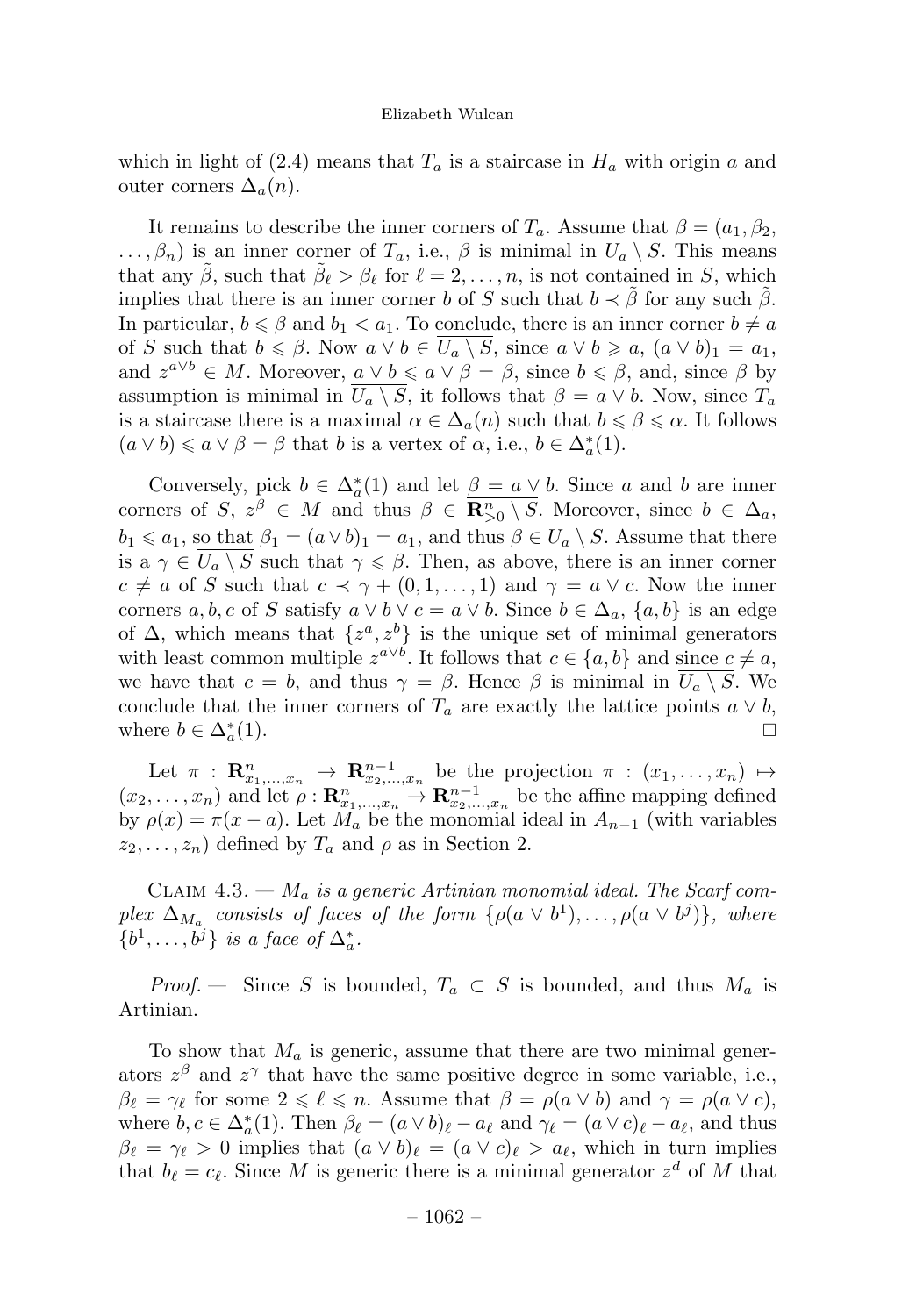strictly divides  $\text{lcm}(z^b, z^c)$ , i.e.,  $d_k < (b \vee c)_k$  for all k such that  $(b \vee c)_k > 0$ . In particular,  $d_1 < (b \vee c)_1 = a_1$ . Set  $\delta = \rho(a \vee d)$  and take k such that

$$
0 < (\beta \vee \gamma)_k = ((a \vee b - a) \vee (a \vee c - a))_k = (a \vee b \vee c - a)_k.
$$

Then  $(b \lor c)_k > a_k \geq 0$  and thus  $d_k < (b \lor c)_k$ . This implies that

$$
\delta_k = (d \vee a - a)_k < (a \vee b \vee c - a)_k = (\beta \vee \gamma)_k.
$$

It follows that  $z^{\delta}$  strictly divides  $\text{lcm}(z^{\beta}, z^{\gamma}) = z^{\beta \vee \gamma}$ . Now  $a \vee d \in \overline{U_a \setminus S}$ , since  $a \lor d \geq a$ ,  $(a \lor d)_1 = a_1$  and  $z^{a \lor d} \in M$ . Hence  $z^{\delta} \in M_a$  by definition. To conclude,  $M_a$  is a generic monomial ideal.

Since  $M_a$  is generic, the Scarf complex  $\Delta_{M_a}$  is simplicial and the topdimensional faces are precisely the outer corners of the staircase of  $M_a$ , i.e., simplices of the form  $\{\rho(a \vee b^1), \ldots, \rho(a \vee b^{n-1})\}$ , where  $\{b^1, \ldots, b^{n-1}\}$  is in  $\Delta_a^*(n-1)$ . Since  $\Delta_{M_a}$  and  $\Delta_a$  are simplicial, it follows that the faces of  $\Delta_{M_a}$  are of the desired form.

CLAIM 4.4. — Assume that  $a \neq b$  are inner corners of S. Then  $\pi(T_a) \cap$  $\pi(T_b) = \emptyset.$ 

In particular, it follows that

$$
T_a \cap T_b = \emptyset \text{ if } a \neq b. \tag{4.2}
$$

Proof. — Let us first assume that  $a_1 \neq b_1$  and that  $\pi(T_a) \cap \pi(T_b) \neq$  $\emptyset$ ; without loss of generality we may assume that  $a_1 > b_1$ . Pick  $\beta =$  $(\beta_2,\ldots,\beta_n)\in \pi(T_a)\cap \pi(T_b)$  and let  $\gamma=(a_1,\beta_2,\ldots,\beta_n)$ . Since  $\beta\in \pi(T_b)$ ,  $\beta_j > b_j$  for  $j = 2, ..., n$  and since  $a_1 > b_1$  it follows that  $\gamma > b$ . Hence  $\gamma$ is in the interior of  $\mathbb{R}^n_{>0} \setminus S$ . On the other hand,  $\beta \in \pi(T_a)$  implies that  $\gamma \in T_a \subset \partial S$ , which contradicts that  $\gamma$  is in the interior of  $\mathbb{R}^n_{>0} \setminus S$ . Thus  $\pi(T_a) \cap \pi(T_b) = \emptyset$  if  $a_1 \neq b_1$ .

Next, assume that  $a_1 = b_1 > 0$  and that  $\pi(T_a) \cap \pi(T_b) \neq \emptyset$ ; if  $a_1 = 0$  or  $b_1 = 0$ , the claim is trivially true by Claim 4.2. Since  $T_a$  and  $T_b$  are both contained in the hyperplane  $H_a$ ,  $\pi(T_a) \cap \pi(T_b) \neq \emptyset$  is equivalent to that  $T_a \cap T_b \neq \emptyset$ . Assume that  $\beta \in T_a \cap T_b$ . Then  $\beta_{\ell} > (a \vee b)_{\ell}$  for  $\ell = 2, \ldots, n$ . Since M is generic and  $a_1 = b_1$ , there is a minimal generator  $z^c$  that strictly divides lcm( $z^a, z^b$ ); in particular  $c_1 < (a \vee b)_1 = \beta_1$ . It follows that  $\beta \succ c$ , and thus  $\beta$  is contained in the interior of  $\mathbb{R}^n_{\geq 0} \setminus S$ , which contradicts that  $\beta \in T_a \cap T_b \subset \partial S$ . Thus we have proved that  $\pi(T_a) \cap \pi(T_b) = \emptyset$  when  $a \neq b$ .  $a \neq b$ .

CLAIM 4.5. — For each  $x \in S$ , there is an inner corner a of S such that  $\pi(x) \in \pi(T_a)$ .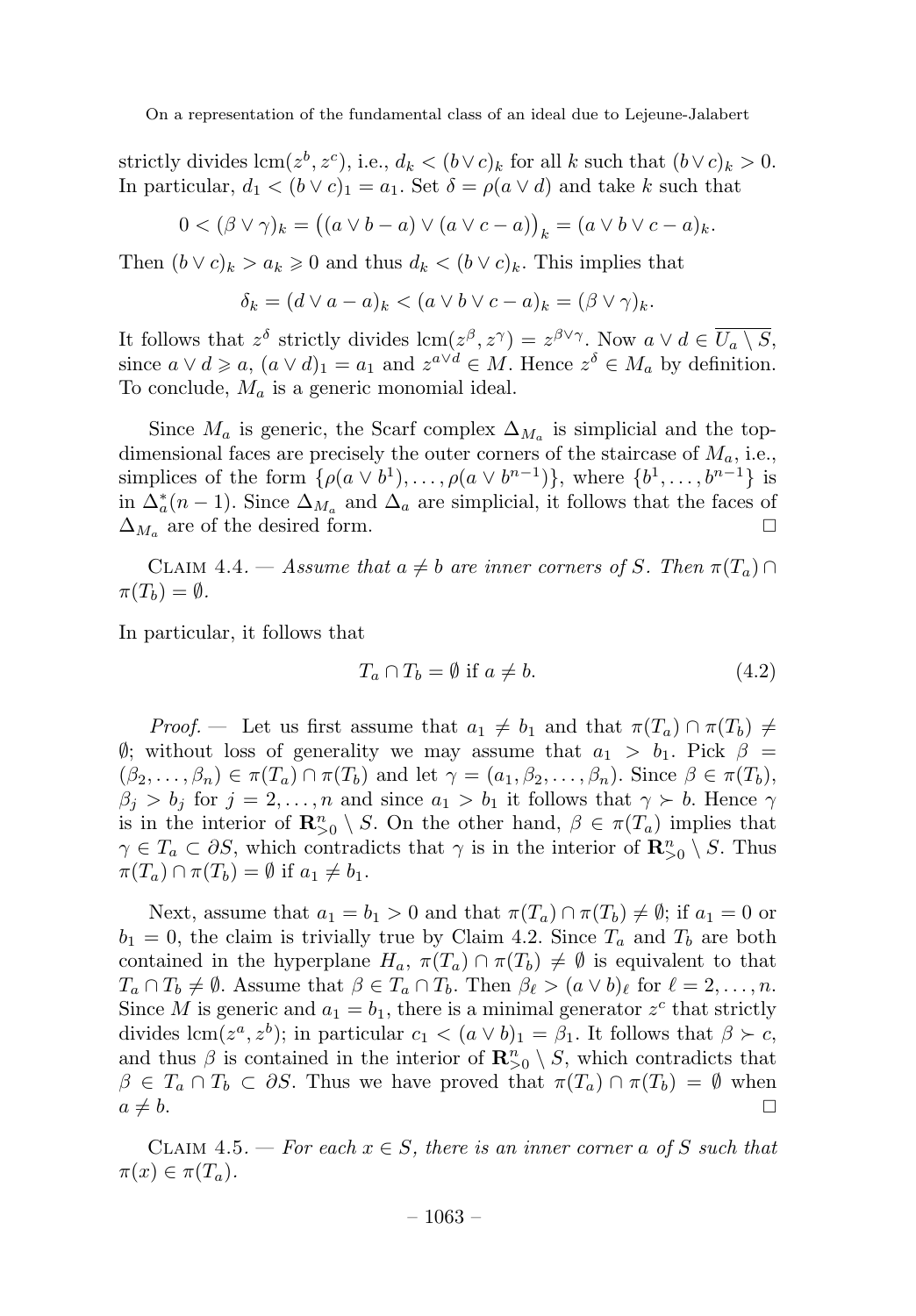*Proof.* — Consider  $x \in \mathbb{R}_{\geq 0}^n$ . Then there is at least one inner corner a<sup>0</sup> of S such that  $\pi(x) > \pi(a^{0})$ . Indeed, since M is Artinian, there is a generator of the form  $z_1^{a_1}$ , whose exponent  $(a_1, 0, \ldots, 0)$  is mapped to the origin in  $\mathbb{R}^{n-1}$ , and thus we can choose  $a^0 = (a_1, 0, \ldots, 0)$ .

Given such an  $a^0$ , either  $\pi(x) \in \pi(T_{a^0})$  or  $\pi(x) \succ \pi(\beta^1)$  for some inner corner  $\beta^1$  of  $T_{a^0}$ . In the latter case, by Claim 4.2,  $\beta^1 = a^0 \vee a^1$ , where  $a^1 \in \Delta_{a^0}^*(1)$ ; in particular,  $a_1^1 < a_1^0$ . Now  $\pi(x) > \pi(a^0 \vee a^1) \ge \pi(a^1)$ , which implies that either  $\pi(x) \in \pi(T_{a_1})$  or  $\pi(x) \succ \pi(\beta^2)$  for some  $\beta^2 = a^1 \vee a^2$ , where  $a^2 \in \Delta_{a^1}^*(1)$ ; in particular,  $a_1^2 < a_1^1$ .

By repeating this argument we get a sequence of inner corners  $a^0, \ldots, a^k$ , such that  $\pi(x) \succ \pi(a^j)$  for  $j = 0, \ldots, k$  and either  $\pi(x) \in \pi(T_{a^k})$  or  $a_1^k = 0$ . If  $a_1^k = 0$ , then  $\pi(x) \succ \pi(a^k)$  implies that  $x \succ a^k$ , which means that  $x \notin S$ . Hence, either  $\pi(x) \in \pi(T_a)$  for some inner corner a of S or  $\pi \notin S$ .

Next, we will use the staircases  $T_a$  to construct a partition of S. For each inner corner a of S, let

$$
P_a = \{ x \in S \mid \pi(x) \in \pi(T_a) \}.
$$

In other words,  $P_a$  consists of everything in S "below" the staircase  $T_a$ . By a slight abuse of notation,  $P_a = ]0, a_1] \times T_a$ .

Remark 4.6. — By Claim 4.5, each  $x \in S$  is contained in a  $P_a$  for some inner corner a, and by Claim 4.4 the intersection  $P_a \cap P_b$  is empty if a and b are different inner corners. Thus the set of (non-empty)  $P_a$  gives a partition of S.

Remark 4.7. – Note that  $P_a$  is a staircase itself with the same outer corners as  $T_a$ , i.e.,  $\alpha \in \Delta_a(n)$ .

Next, we will see that each  $S_{\alpha}$  is contained in a  $P_a$ .

CLAIM 4.8. — For each  $\alpha \in \Delta(n)$ ,  $S_{\alpha}$  is contained in a  $P_a$ . More precisely, if  $\alpha \in \Delta_a(n)$ , then  $S_\alpha \subset P_a$ .

*Proof.* — Let us fix  $\alpha \in \Delta(n)$ . Recall from Section 3.2 that there is a unique a such that  $\alpha \in \Delta_a(n)$ . We need to show that  $S_\alpha \cap P_b = \emptyset$  for all  $b \neq a$ .

We first consider the case when b is such that  $b_1 > \alpha_1$ . Take  $x \in P_b$ . By Remark 4.7,  $P_b$  is a staircase with outer corners  $\Delta_b(n)$ . It follows that  $x \leq \beta$  for some  $\beta \in \Delta_b(n)$ , which, by the definition of the  $S_\gamma$ , implies that  $x \in \bigcup_{\gamma \geq \sigma} S_{\gamma}$ . Since  $\beta_1 = b_1 > \alpha_1, \beta > \sigma \alpha$ , and thus, since the  $S_{\gamma}$  are disjoint,  $x \notin S_\alpha$ . We conclude that  $S_\alpha \cap P_b = \emptyset$  in this case.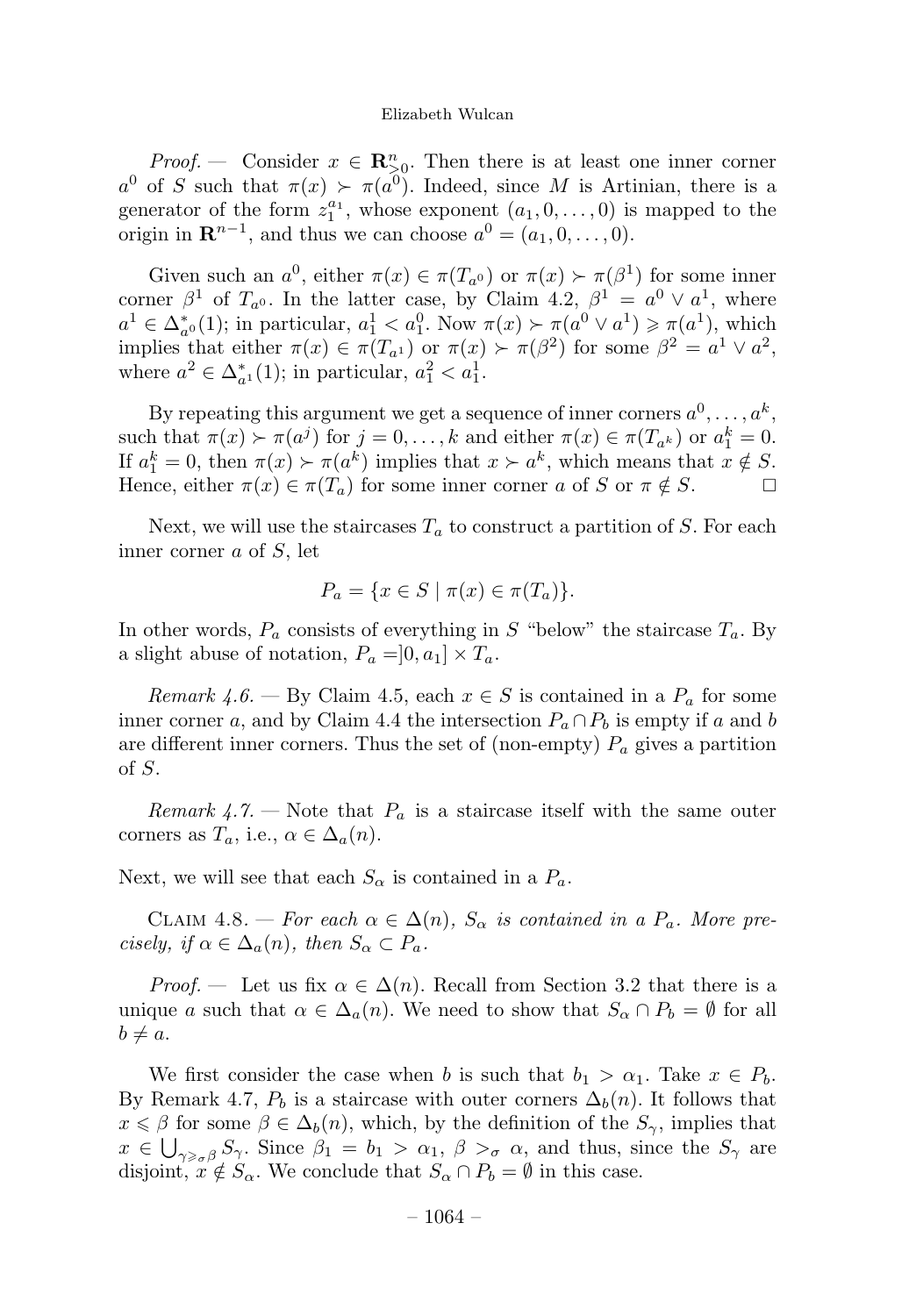Next we consider the case when  $b_1 = \alpha_1$ . Assume that  $x \in S_\alpha \cap P_b$ . Then  $\alpha_{\ell} \geq x_{\ell} > b_{\ell}$  for  $\ell = 2, \ldots, n$ . Since  $\alpha_1 = b_1$  it follows that  $\alpha \in T_b$ . On the other hand, by Claim 4.2,  $\alpha \in \Delta_a(n)$  implies that  $\alpha \in T_a$ , which, by (4.2), contradicts that  $\alpha \in T_b$ . It follows that  $S_\alpha \cap P_b = \emptyset$ .

Finally we consider the case when  $b_1 < \alpha_1$ . Assume that  $x \in S_\alpha \cap P_b$ . Then, as above,  $\alpha_{\ell} \geq x_{\ell} > b_{\ell}$  for  $\ell = 2, ..., n$ . Since also  $\alpha_1 > b_1$ , it follows that  $\alpha \succ b$ , which however contradicts that b is an inner corner of S. Hence  $S_{\alpha} \cap P_b = \emptyset$  also in this case, which concludes the proof.  $S_{\alpha} \cap P_{b} = \emptyset$  also in this case, which concludes the proof.

Next, we will inductively define staircases and partitions of S associated with faces of  $\Delta$  of higher dimension. Given vertices  $a^1, \ldots, a^{k-1}$  of  $\Delta$ , such that  $\Delta_{a^1,\ldots,a^{k-1}}$  is non-empty (in particular,  $a^j$  is in  $\Delta_{a^1,\ldots,a^{j-1}}$  for  $j=$  $(2,\ldots,k-1)$  and an inner corner  $a^k$  of  $\Delta_{a^1,\ldots,a^{k-1}}^*$ , assuming that  $T_{a^1,\ldots,a^{k-1}}$ is defined, we let

$$
T_{a^1,...,a^k} := \{ x \in T_{a^1,...,a^{k-1}} \mid x_k = (a^1 \vee \dots \vee a^k)_k, x_j > (a^1 \vee \dots \vee a^k)_j, j = k+1,...,n \}.
$$

Recall that by the definition of the sequence  $a^1,\ldots,a^k$ , in fact,  $(a^1 \vee \cdots \vee$  $(a^k)_j = a_j^j$  for  $j = 1, \ldots, k$ , see Section 3.2. Moreover, note that  $T_{a^1,\ldots,a^k}$  is contained in the codimension k-plane

$$
H_{a^1,...,a^k} := \{x_1 = (a^1 \vee \cdots \vee a^k)_1, \dots, x_k = (a^1 \vee \cdots \vee a^k)_k\}
$$

$$
= \{x_1 = a^1_1, \dots, x_k = a^k_k\}.
$$

Let  $\pi_k: \mathbf{R}_{x_1,\dots,x_n}^n \to \mathbf{R}_{x_{k+1},\dots,x_n}^{n-k}$  be the projection  $\pi_k: (x_1,\dots,x_n) \mapsto$  $(x_{k+1},\ldots,x_n)$ , and let  $\rho_k: \mathbf{R}_{x_1,\ldots,x_n}^n \to \mathbf{R}_{x_{k+1},\ldots,x_n}^{n-k}$  be the affine mapping defined by  $\rho_k : x \mapsto \pi_k(x - a^1 \vee \cdots \vee a^k)$ .

CLAIM 4.9. — Assume that  $T_{a^1,...,a^{k-1}}$  is non-empty and that  $a_k \in \Delta^*_{a^1,\dots,a^{k-1}}(1)$ . Then  $T_{a^1,\dots,a^k} = \emptyset$  if and only if  $a_k^k = (a^1 \vee \dots \vee a^n)$  $(a^{k-1})_k$ . If  $T_{a^1,\ldots,a^k}$  is non-empty, then it is a staircase in  $H_{a^1,\ldots,a^k}$ . The origin of  $T_{a^1,...,a^k}$  is  $a^1 \vee \cdots \vee a^k$ , the outer corners are the top-dimensional faces of  $\Delta_{a^1,...,a^k}$  and the inner corners are the lattice points of the form  $a^1 \vee \ldots \vee a^k \vee b$ , where b is a vertex of  $\Delta^*_{a^1,\ldots,a^k}$ .

The monomial ideal  $M_{a^1,...,a^k}$  defined by  $T_{a^1,...,a^k}$  and  $\rho_k$  as in Section 2, *i.e.*, it has staircase  $\rho_k(T_{a^1,...,a^k})$ , is an Artinian generic monomial ideal. The Scarf complex  $\Delta_{M_{a^1,\dots,a^k}}$  consists of faces of the form  $\{\rho_k(a^1 \vee \cdots \vee$  $a^k \vee b^1), \ldots, \rho_k(a^1 \vee \cdots \vee a^k \vee b^j)\},$  where  $\{b^1, \ldots, b^j\}$  is a face of  $\Delta_{a^1,\ldots,a^k}^*$ .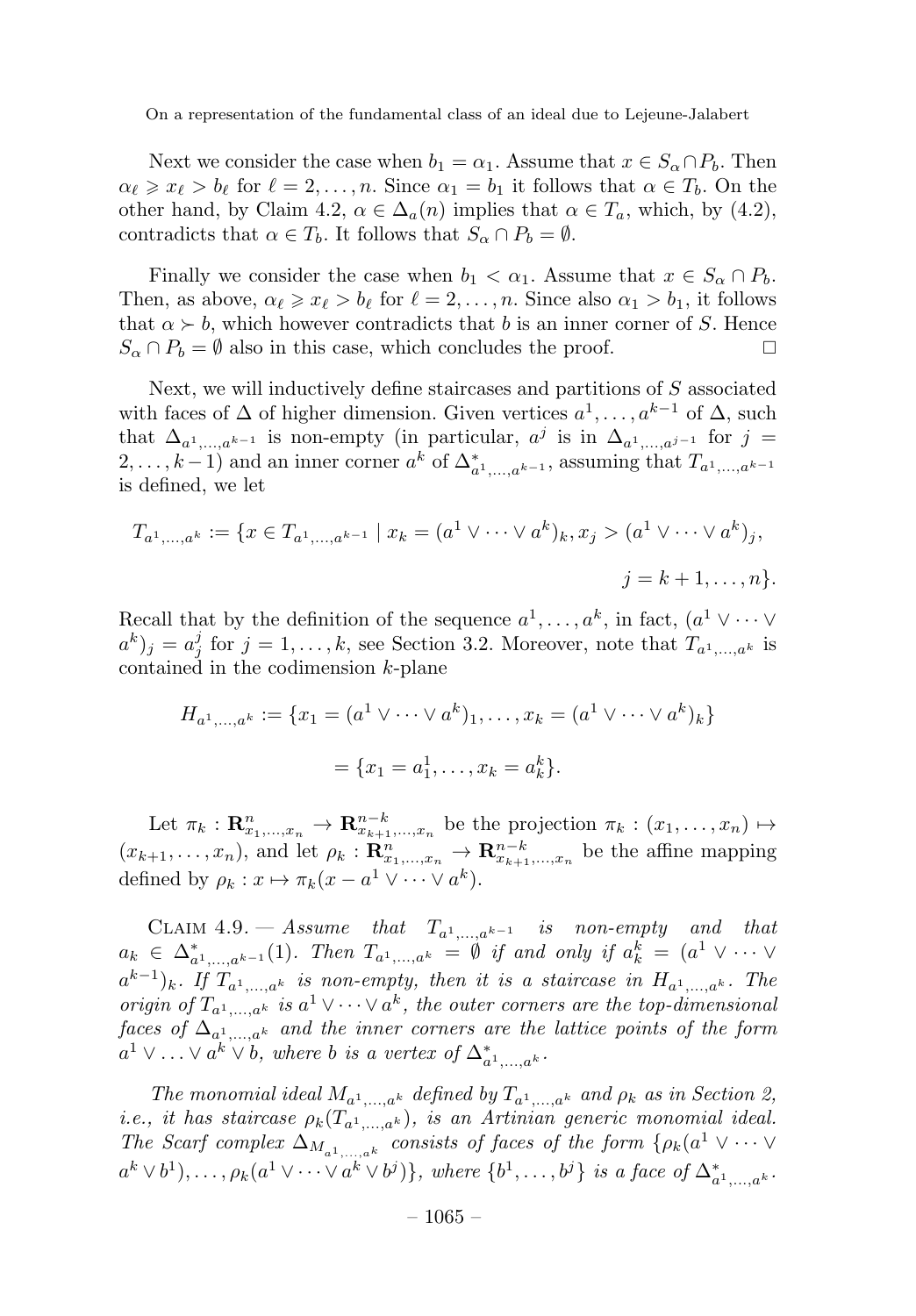*Proof.*  $\rightarrow$  By Claims 4.2 and 4.3 the claim holds for  $k = 1$ . Assume that it holds for  $k = \kappa - 1$ ; we then need to prove that it holds for  $k = \kappa$ .

First, it is clear from the definition that  $T_{a^1,...,a^{\kappa}}$  is contained in  $H_{a^1,...,a^{\kappa}}$ . If  $a_{\kappa}^{\kappa} = (a^1 \vee \cdots \vee a^{\kappa-1})_{\kappa}$  then  $H_{a^1,\ldots,a^{\kappa}} \cap T_{a^1,\ldots,a^{\kappa-1}} = \emptyset$  and thus  $T_{a^1,\ldots,a^{\kappa}}$ is empty. In general, note that  $T_{a^1,\ldots,a^k}$  is empty exactly if  $a^1 \vee \cdots \vee a^k$  +  $(0,\ldots,0,1,\ldots,1) \notin S$ ; here  $(0,\ldots,0,1,\ldots,1)$  means that the first  $\kappa$  entries are 0 and the rest are 1. Assume that  $a_{\kappa}^{\kappa} \neq (a^1 \vee \cdots \vee a^{\kappa-1})_{\kappa}$ . Then, by the definition of the  $a_j^j$ , in fact,  $a_{\kappa}^{\kappa} > (a^1 \vee \cdots \vee a^{\kappa-1})_{\kappa} \geq 0$ . Since  $T_{a^1,\dots,a^{\kappa-1}} \neq \emptyset$  and the claim holds for  $k = \kappa - 1$  by assumption,  $a_j^j > 0$  for  $j = 1, \ldots, \kappa - 1$ , and thus  $a + (0, \ldots, 0, 1, \ldots, 1) \in \mathbb{R}_{\geq 0}^n$ . Then the condition  $a^1 \vee \cdots \vee a^k + (0,\ldots,0,1,\ldots,1) \notin S$  implies that there is an inner corner c of S such that  $c \prec a+(0,\ldots,0,1,\ldots,1)$ . In particular,  $c \le a$ , which contradicts that a is an inner corner. Thus  $T_{a^1,...,a^k} \neq \emptyset$  if  $a_k^k \neq (a^1 \vee \cdots \vee a^{k-1})_k$ .

Let us now assume that  $a_{\kappa}^{\kappa} > (a^1 \vee \cdots \vee a^{\kappa-1})_{\kappa}$ . We will use Claim 4.2 to show that  $T_{a^1,\dots,a^k}$  is a staircase of the desired form. Let S be the staircase  $\rho_{\kappa-1}(T_{a^1,\ldots,a^{\kappa-1}}) \subset \mathbf{R}_{x_{\kappa},\ldots,x_n}^{n-\kappa+1}$  of  $M_{a^1,\ldots,a^{\kappa-1}}$  and choose an inner corner  $\tilde{a}$  :=  $\rho_{\kappa-1}(a^1 \vee \cdots \vee a^{\kappa})$  of  $\tilde{S}$ . Then note that

$$
T_{\tilde{a}} = \{x \in \tilde{S} \mid x_{\kappa} = \tilde{a}_{\kappa}, x_{\ell} > \tilde{a}_{\ell}, \ell = \kappa + 1, ..., n\}
$$
  
= 
$$
\{x \in \rho_{\kappa-1}(T_{a^1,...,a^{\kappa-1}}) \mid x_{\kappa} = \rho_{\kappa-1}(a^1 \vee \cdots \vee a^{\kappa})_{\kappa},
$$
  

$$
x_{\ell} > \rho_{\kappa-1}(a^1 \vee \cdots \vee a^{\kappa})_{\ell}, \ell = \kappa + 1, ..., n\}
$$
  
= 
$$
\rho_{\kappa-1}(T_{a^1,...,a^{\kappa}}).
$$

Now, by Claim 4.2,  $T_{\tilde{a}}$  is a staircase in the hyperplane  $\{x_{\kappa} = \tilde{a}_{\kappa}\} \subset \mathbb{R}^{n-\kappa+1}_{x_{\kappa},...,x_n}$ with origin  $\tilde{a}$ . The outer corners are the top-dimensional faces  $\tilde{\alpha}$  of  $\Delta_{\tilde{a}}$ , i.e., the top-dimensional faces  $\tilde{\alpha}$  of  $\Delta_{M_{\alpha1},\alpha}$  such that

$$
\tilde{\alpha}_{\kappa} = \tilde{a}_{\kappa} = \rho_{\kappa - 1} (a^1 \vee \cdots \vee a^{\kappa})_{\kappa} = (a^1 \vee \cdots \vee a^{\kappa})_{\kappa} = a^{\kappa}_{\kappa}.
$$
 (4.3)

Since the claim holds for  $k = \kappa - 1$ , that  $\tilde{\alpha}$  is a top-dimensional face of  $\Delta_{M_{a^1,\dots,a^{\kappa-1}}}$  means that  $\tilde{\alpha} = \rho_{\kappa-1}(a^1 \vee \dots \vee a^{\kappa-1} \vee \beta)$ , where  $\beta$  is a topdimensional face of  $\Delta_{a^1,\dots,a^{k-1}}^*$ . In other words,  $\tilde{\alpha} = \rho_{k-1}(\alpha)$ , where  $\alpha$  is a top-dimensional face of  $\Delta$  such that  $\alpha_j = a_j^j$  for  $j = 1, \ldots, \kappa - 1$ . By (4.3) we also have that  $\alpha_{\kappa} = \rho_{\kappa-1}(\alpha)_{\kappa} = a_{\kappa}^{\kappa}$ , so that  $\alpha \in \Delta_{a^1,\dots,a^{\kappa}}(n)$ . To conclude, the outer corners of  $T_{\tilde{a}}$  are of the form  $\rho_{\kappa-1}(\alpha)$  where  $\alpha \in \Delta_{a^1,...,a^{\kappa}}(n)$ .

Moreover, by Claim 4.2 the inner corners of  $T_{\tilde{a}}$  are the lattice points  $\tilde{a} \vee \tilde{b}$ , where  $\tilde{b}$  is a vertex of  $\Delta_{\tilde{a}}^*$ . Since the lemma holds for  $k = \kappa - 1$ , this means that  $\tilde{b} = \rho_{\kappa-1}(a^1 \vee \cdots \vee a^{\kappa-1} \vee b)$ , where  $b \in \Delta^*_{a^1,\dots,a^{\kappa-1}}(1)$ . Since  $\tilde{b} \neq \tilde{a}, b \neq a^{\kappa}$ , and thus  $\tilde{a} \vee \tilde{b} = \rho_{\kappa-1}(a^1 \vee \cdots \vee a^{\kappa} \vee b)$ , where  $b \in \Delta^*_{a^1, \ldots, a^{\kappa}}(1)$ .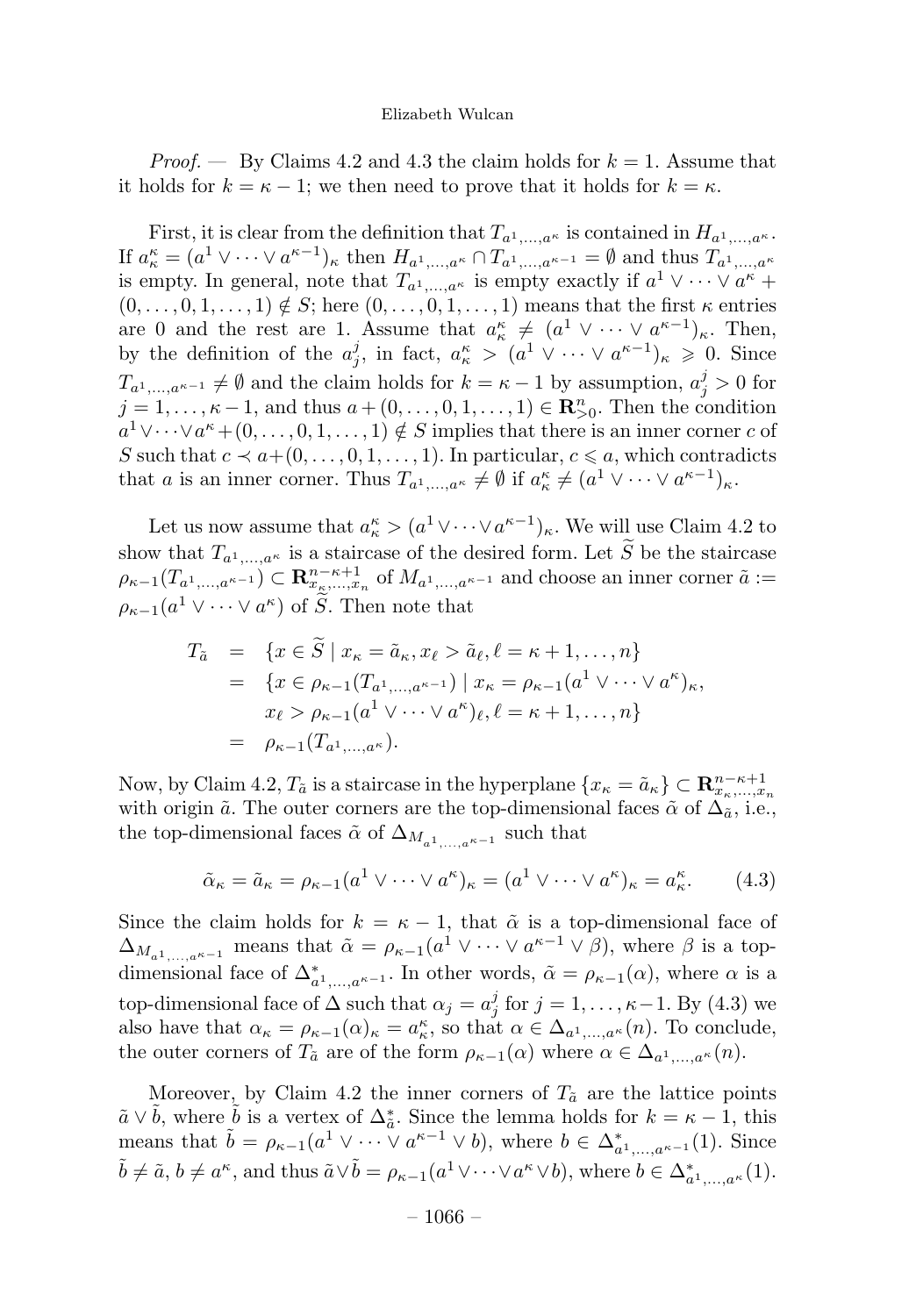Since the restriction  $\rho_{\kappa-1}: H_{a^1,\dots,a^{\kappa-1}} \to \mathbf{R}^{n-\kappa+1}$  is a just a translation of the plane  $H_{a^1,...,a^{\kappa-1}}$  (if we consider  $\mathbf{R}^{n-\kappa+1}$  as embedded in  $\mathbf{R}^n$ ) it follows that  $T_{a^1,\ldots,a^{\kappa}}$  is a staircase in  $H_{a^1,\ldots,a^{\kappa}}$  with origin  $a^1 \vee \cdots \vee a^{\kappa}$ , where the outer corners are the top-dimensional faces of  $\Delta_{a^1,\ldots,a^k}$  and the inner corners are of the form  $a^1 \vee \cdots \vee a^{\kappa} \vee b$ , where  $b \in \Delta^*_{a^1,\ldots,a^{\kappa}}(1)$ . This proves the first part of the claim.

Next, we will use Claim 4.3 to prove the second part of the claim. Let  $\tilde{\rho}: \mathbf{R}_{x_{\kappa},...,x_n}^{n-\kappa+1} \to \mathbf{R}_{x_{\kappa+1},...,x_n}^{n-\kappa}$  be the affine map

$$
\tilde{\rho}: (x_{\kappa}, \ldots, x_n) \mapsto (x_{\kappa+1} - \tilde{a}_{\kappa+1}, \ldots, x_n - \tilde{a}_n).
$$

Note that  $\rho_{\kappa} = \tilde{\rho} \rho_{\kappa-1}$ . It follows that the ideal  $M_{a^1,...,a^{\kappa}}$  has staircase

$$
\rho_{\kappa}(T_{a^1,\ldots,a^{\kappa}})=\tilde{\rho}\rho_{\kappa-1}(T_{a^1,\ldots,a^{\kappa}})=\tilde{\rho}(T_{\tilde{a}}),
$$

where we have used (4.3) for the second equality. In other words,  $M_{a^1,...,a^k}$ is the ideal defined by  $T_{\tilde{a}}$  and  $\tilde{\rho}$  as in Section 2. Thus by Claim 4.3, it is an Artinian generic monomial ideal.

Moreover, by Claim 4.3, the Scarf complex  $\Delta_{M_{a1}}$  are consists of faces of the form

$$
\{\tilde{\rho}(\tilde{a}\vee \tilde{b}^1),\ldots,\tilde{\rho}(\tilde{a}\vee \tilde{b}^j)\},\tag{4.4}
$$

where  $\{\tilde{b}^1,\ldots,\tilde{b}^j\}$  is a face of  $\Delta_{\tilde{a}}^*$ . As above,  $\tilde{b}^{\ell} \in \Delta_{\tilde{a}}^*(1)$  implies that  $\tilde{a} \vee \tilde{b}^{\ell} =$  $\rho_{\kappa-1}(a^1 \vee \cdots \vee a^{\kappa-1} \vee b^{\ell}),$  where  $b \in \Delta_{a^1,\ldots,a^{\kappa}}^*(1)$ . Hence,

$$
\tilde{\rho}(\tilde{a}\vee \tilde{b}^{\ell}) = \tilde{\rho}\rho_{\kappa-1}(a^1 \vee \cdots \vee a^{\kappa} \vee b^{\ell}) = \rho_{\kappa}(a^1 \vee \cdots \vee a^{\kappa} \vee b^{\ell})
$$

where  $b \in \Delta_{a_1,\ldots,a_k}^*(1)$ . Thus the faces (4.4) are of the desired form, and we have proved the second part of the claim.

To construct the partitions associated with the staircases  $T_{a^1,...,a^k}$ , we define inductively

$$
P_{a^1,\dots,a^k} = \{x \in P_{a^1,\dots,a^{k-1}} \mid \pi_k(x) \in \pi_k(T_{a^1,\dots,a^k})\}.
$$

Then  $P_{a^1,\ldots,a^k}$  is a k-dimensional cuboid times the  $(n-k)$ -dimensional staircase  $T_{a^1,...,a^k}$ . The  $\ell$ th side length is given as the "height" of  $T_{a^1,...,a^\ell}$  in  $T_{a^1,\ldots,a^{\ell-1}}$ , which equals  $(a^1 \vee \cdots \vee a^{\ell} - a^1 \vee \cdots \vee a^{\ell-1})$ . By a slight abuse of notation

$$
P_{a^1,...,a^k} = ]0, a_1^1] \times ]a_2^1, (a^1 \vee a^2)_2] \times \cdots \times ](a^1 \vee \cdots \vee a^{k-1})_k, (a^1 \vee \cdots \vee a^k)_k] \times T_{a^1,...,a^k}.
$$

In particular,

$$
P_{a^1,\dots,a^n} = ]0,a_1^1] \times ]a_2^1, (a^1 \vee a^2)_2] \times \cdots \times ](a^1 \vee \cdots \vee a^{n-1})_n, (a^1 \vee \cdots \vee a^n)_n].
$$
\n(4.5)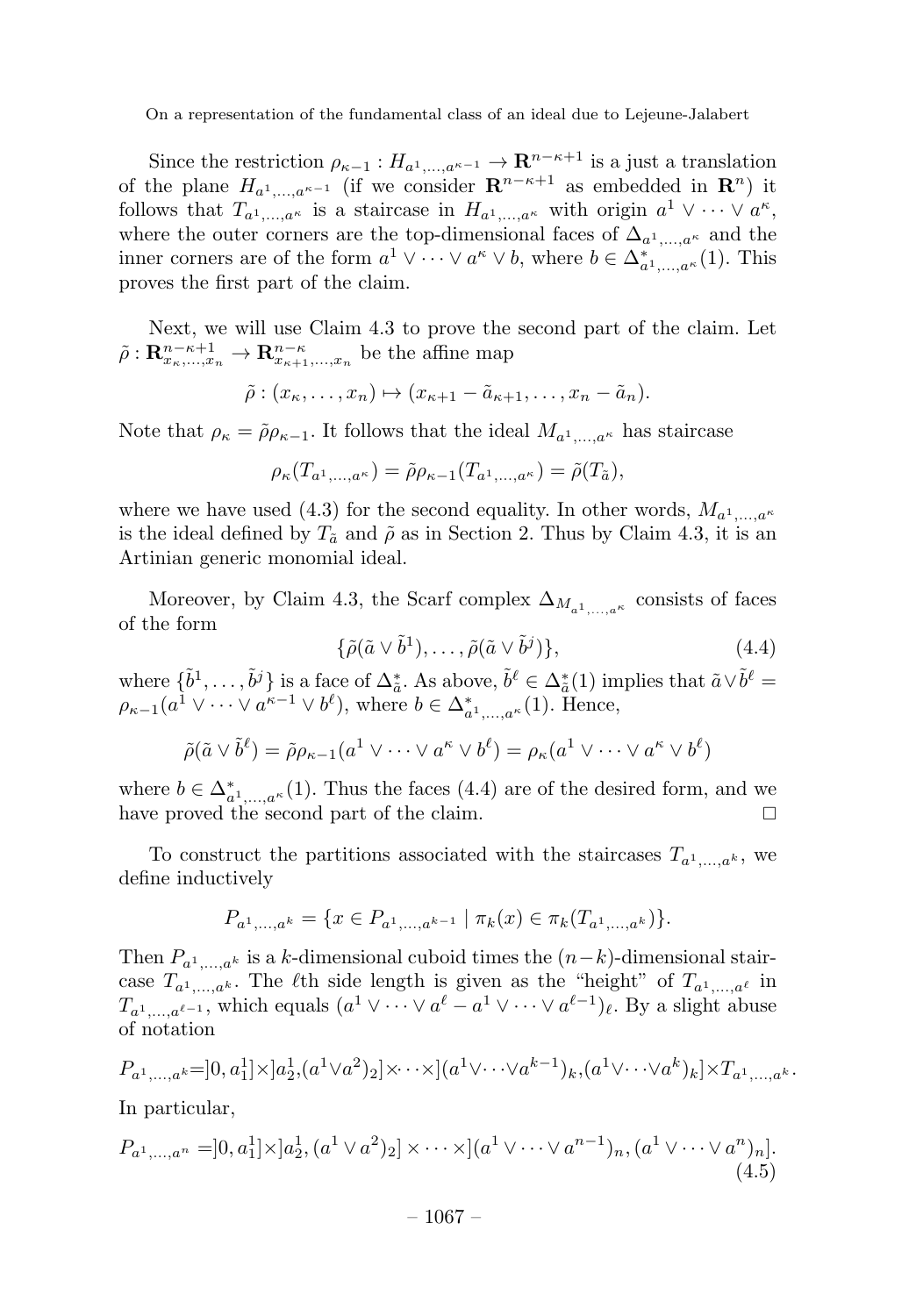Remark 4.10. – Note that  $P_{a^1,\ldots,a^k}$  is, in fact, a staircase with outer corners  $\alpha \in \Delta_{a^1,...,a^k}(n)$ .

CLAIM 4.11. — For each k, the set of non-empty  $P_{a_1}$ ,  $a_k$  gives a partition of S.

In particular, since  $T_{a^1,\ldots,a^k} \subset P_{a^1,\ldots,a^k}$ ,

$$
T_{a^1,\dots,a^k} \cap T_{b^1,\dots,b^k} = \emptyset \text{ if } \{a^1,\dots,a^k\} \neq \{b^1,\dots,b^k\}. \tag{4.6}
$$

*Proof.* — By Remark 4.6, the claim holds for  $k = 1$ . Assume that the claim holds for  $k = \kappa - 1$ . To prove that it holds for  $k = \kappa$  it suffices to show that, given a sequence  $a^1, \ldots, a^{\kappa-1}$  of inner corners, the set of  $P_{a^1,\dots,a^{\kappa}}$ , where  $a^{\kappa} \in \Delta_{a^1,\dots,a^{\kappa-1}}^*(1)$ , gives a partition of  $P_{a^1,\dots,a^{\kappa-1}}$ . Take  $x \in P_{a^1,...,a^{\kappa-1}}$ . We then need to show that there is exactly one choice of  $a^{\kappa} \in \Delta_{a^1,\ldots,a^{\kappa-1}}^*(1)$  such that  $\pi_{\kappa}(x) \in \pi_{\kappa}(T_{a^1,\ldots,a^{\kappa}})$ .

Let S be the staircase  $\pi_{\kappa-1}(T_{a^1,\ldots,a^{\kappa-1}}) \subset \mathbb{R}^{n-\kappa+1}_{x_{\kappa},\ldots,x_n}$ . By Claim 4.9, S is a staircase with (origin  $\pi_{\kappa-1}(a^1 \vee \cdots \vee a^{\kappa-1})$  and) inner corners  $\pi_{\kappa-1}(a^1 \vee \cdots \vee a^{\kappa-1})$  $a^{\kappa}$ ), where  $a^{\kappa} \in \Delta_{a^1,\dots,a^{\kappa-1}}^*(1)$ . Given an inner corner  $\tilde{a} := \pi_{\kappa-1}(a^1 \vee \dots \vee a^{\kappa})$ of S , note that

$$
T_{\tilde{a}} = \{x \in \tilde{S} \mid x_{\kappa} = \tilde{a}_{\kappa}, x_{\ell} > \tilde{a}_{\ell} \text{ for } \ell = \kappa + 1, ..., n\} =
$$
  

$$
\{x \in \pi_{\kappa-1}(T_{a^1,...,a^{\kappa-1}}) \mid x_{\kappa} = \pi_{\kappa-1}(a^1 \vee \cdots \vee a^{\kappa})_{\kappa}, x_{\ell} > \pi_{\kappa-1}(a^1 \vee \cdots \vee a^{\kappa})_{\ell}
$$
  
for  $\ell = \kappa + 1,..., n\} = \pi_{\kappa-1}(T_{a^1,...,a^{\kappa}}).$  (4.7)

Let  $\tilde{\pi}: \mathbf{R}_{x_{\kappa},...,x_n}^{n-\kappa+1} \to \mathbf{R}_{x_{\kappa+1},...,x_n}^{n-\kappa}$  be the projection  $(x_{\kappa},...,x_n) \mapsto (x_{\kappa+1},...,x_{\kappa+n})$  $x_n$ ). Then, clearly,  $\tilde{\pi}\pi_{\kappa-1} = \pi_{\kappa}$ . By a slight modification of the proofs, Claims 4.4 and 4.5 hold also for staircases with origin different from 0; it follows that for  $\tilde{x} \in S$  there is exactly one inner corner  $\tilde{a} = \pi_{\kappa-1}(a^1 \vee \cdots \vee a^{\kappa})$ of S such that

$$
\tilde{\pi}(\tilde{x}) \in \tilde{\pi}(T_{\tilde{a}}) = \tilde{\pi}\pi_{\kappa-1}(T_{a^1,\ldots,a^{\kappa}}) = \pi_{\kappa}(T_{a^1,\ldots,a^{\kappa}}),
$$

where we have used (4.7) for the second equality. Now take  $x \in P_{a^1,...,a^{\kappa-1}}$ . Then  $\pi_{\kappa-1}(x) \in \pi_{\kappa-1}(T_{a^1,\ldots,a^{\kappa-1}})$ , and thus there is exactly one choice of  $a^{\kappa} \in \Delta_{a^1,...,a^{\kappa-1}}^*(1)$  such that  $\tilde{\pi}(\pi_{\kappa-1}(x)) = \pi_{\kappa}(x) \in \pi_{\kappa}(T_{a^1,...,a^{\kappa}})$ . This concludes the proof.

CLAIM 4.12. — For each k and each  $\alpha \in \Delta(n)$ , there is a unique sequence of k inner corners  $a^1, \ldots, a^k$  such that  $S_\alpha$  is contained in  $P_{a^1,\ldots,a^k}$ . More precisely, if  $\alpha \in \Delta_{a^1,...,a^k}$ , then  $S_{\alpha} \subset P_{a^1,...,a^k}$ .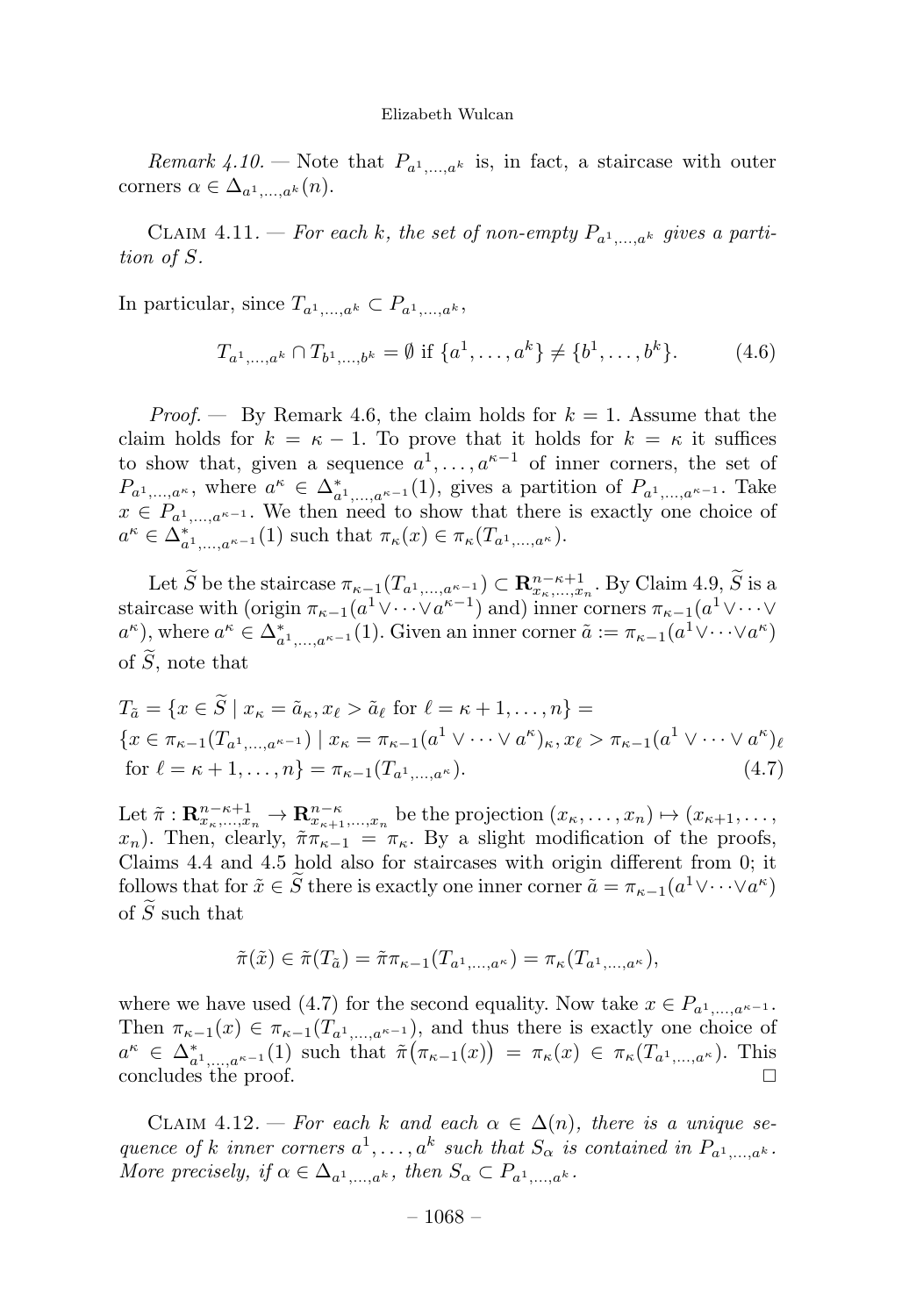*Proof.* — Let us fix k. Recall from Section 3.2 that given  $\alpha \in \Delta(n)$ , there is a unique sequence of k inner corners  $a^1, \ldots, a^k$  such that  $\alpha \in \Delta_{a^1,\ldots,a^k}(n)$ . Also, recall from the definition of  $\Delta_{a^1,...,a^k}$  that  $(a^1 \vee \cdots \vee a^k)_j = a^j_j$  for  $j = 1, \ldots, k$ . To prove the claim we need to show that  $S_{\alpha} \cap P_{b_1,\ldots,b_k} = \emptyset$  for all sequences of k inner corners  $b^1, \ldots, b^k$  different from  $a^1, \ldots, a^k$ .

We first consider the case when there is an  $\ell \leq k$ , such that  $b_j^j = a_j^j$  for  $j < \ell$  and  $b_{\ell}^{\ell} > a_{\ell}^{\ell}$ . Pick  $x \in P_{b^1,...,b^k}$ . Since  $P_{b^1,...,b^k}$  is a staircase with outer corners in  $\Delta_{b_1,\ldots,b_k}(n)$ , see Remark 4.10, it follows that  $x \leq \beta$  for some  $\beta \in \Delta_{b^1,\dots,b^k}(n)$ . By the definition of the  $S_{\gamma}$ , then  $x \in \bigcup_{\gamma \geq \sigma} S_{\gamma}$ . Since  $\beta_j^j = b_j^j = a_j^j$  for  $j = 1, \ldots, \ell-1$  and  $\beta_\ell^\ell = b_\ell^\ell > a_\ell^\ell$ ,  $\beta >_\sigma \alpha$ , and thus, since the  $S_{\gamma}$  are disjoint,  $x \notin S_{\alpha}$ . We conclude that  $S_{\alpha} \cap P_{b^1,\dots,b^k} = \emptyset$  in this case.

Next, we consider the case when  $b_j^j = a_j^j$  for  $j = 1, ..., k$ . Assume that  $x \in S_\alpha \cap P_{b^1,\dots,b^k}$ . Then  $\alpha_j = a_j^j = b_j^j$  for  $j = 1,\dots,k$  and  $\alpha_j \geqslant x_j >$  $(b^1 \vee \cdots \vee b^k)_j$  for  $j = k + 1, \ldots, n$ . Thus by definition  $\alpha \in T_{b^1,\ldots,b^k}$ . On the other hand, by Claim 4.9  $\alpha \in T_{a^1,...,a^k}$ , which by (4.6) contradicts that  $\alpha \in T_{b^1,\dots,b^k}$ . It follows that  $S_{\alpha} \cap P_{b^1,\dots,b^k} = \emptyset$ .

Finally we consider the case when there is an  $\ell \leq k$ , such that  $b_j^j = a_j^j$ for  $j < \ell$  and  $b_{\ell}^{\ell} < a_{\ell}^{\ell}$ . If  $\ell = 1$  we know from (the proof of) Claim 4.8 that  $S_{\alpha} \cap P_{b^1} = \emptyset$  and thus  $S_{\alpha} \cap P_{b^1,...,b^k} \subset S_{\alpha} \cap P_{b^1} = \emptyset$ . Assume that  $\ell \geq 2$  and that

$$
x \in S_{\alpha} \cap P_{b^1, \dots, b^k} \subset S_{\alpha} \cap P_{b^1, \dots, b^\ell}.
$$

Then  $\alpha_j = a_j^j = b_j^j$  for  $j = 1, ..., \ell - 1$ ,  $\alpha_\ell = a_\ell^\ell > b_\ell^\ell$ , and  $\alpha_j \geq x_j >$  $(b^1 \vee \cdots \vee b^{\ell})_j$  for  $j = \ell + 1, \ldots, n$ . It follows that  $\alpha \in T_{b^1,\ldots,b^{\ell-1}}$ , but, from Claim 4.9 we know that  $\alpha \in T_{a^1,...,a^{\ell-1}}$ , which leads to a contradiction by brutal. Hence  $S_{\alpha} \cap P_{b^1}$   $\qquad \qquad b^k} = \emptyset$  also in this case. brutal. Hence  $S_{\alpha} \cap P_{b^1,...,b^k} = \emptyset$  also in this case.

Recall from Section 3.2 that  $\Delta_{a^1,...,a^n}$  is just the simplex  $\alpha \in \Delta(n)$ with vertices  $a^1, \ldots, a^n$ . On the other hand, each outer corner  $\alpha$  gives rise to a non-empty  $P_{\alpha} := P_{a^1,...,a^n}$  by choosing  $a^{\ell}$  as the  $x_{\ell}$ -vertex of  $\alpha$ . By Claim 4.12,  $S_{\alpha} \subset P_{\alpha}$ , and since both  $\{P_{\alpha}\}\$ and  $\{S_{\alpha}\}\$  give partitions of S, we conclude that  $S_{\alpha} = P_{\alpha}$ .

Now, given  $\mathcal{I} = \{i_1, \ldots, i_n\} \in \Delta(n)$ , we choose  $a^{\ell}$  as the  $x_{\ell}$ -vertex  $a^{i_{\eta}(\ell)}$ . Then Lemma 4.1 follows in light of (4.5).

For a general choice of  $\sigma$  the above proof works verbatim, with the coordinates  $x_{\ell}$  and the variables  $z_{\ell}$  replaced by  $x_{\sigma(\ell)}$  and  $z_{\sigma(\ell)}$ , respectively, and  $\eta$  replaced by  $\tau$ .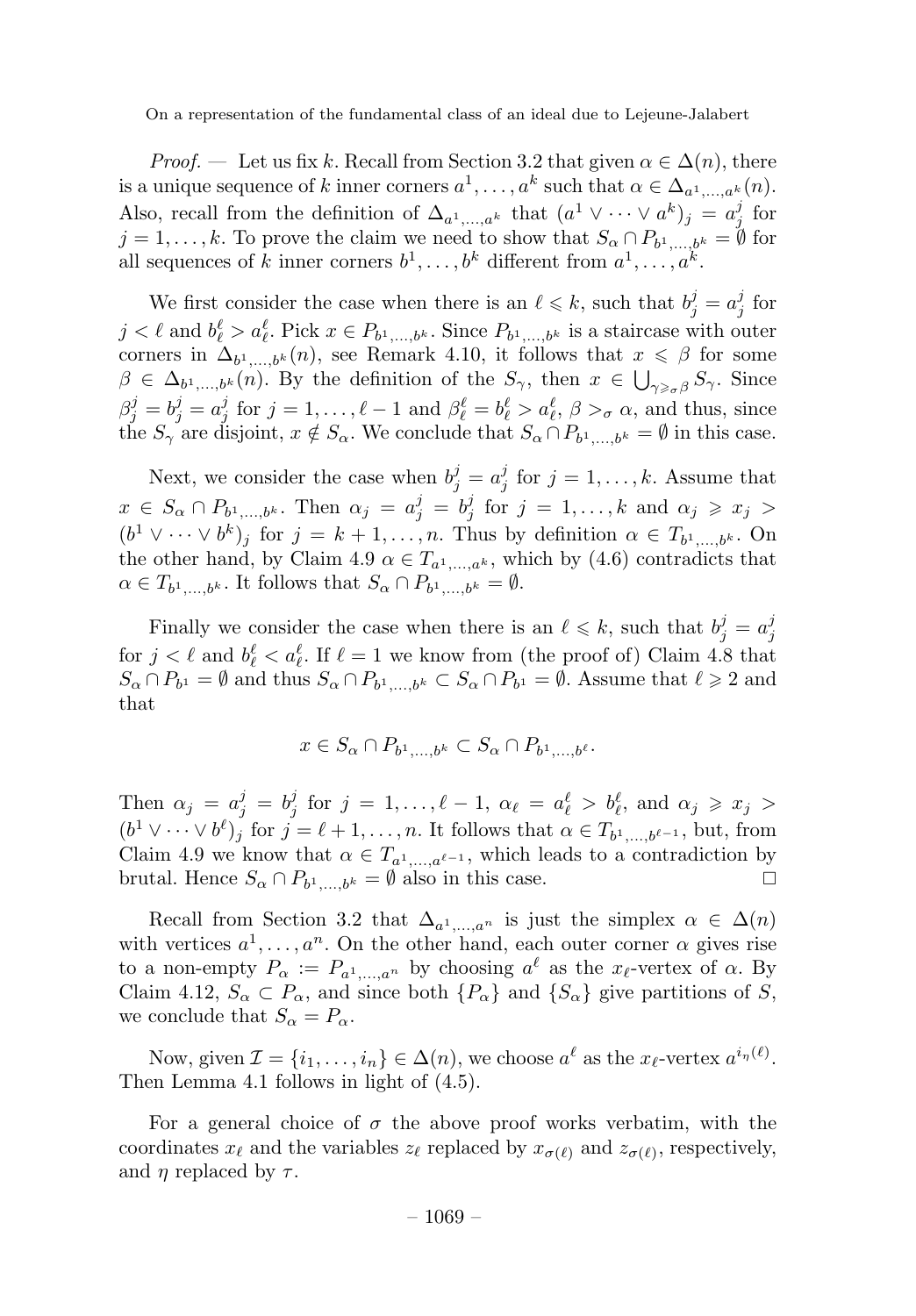# 4.2. Computing  $d\varphi$

Let us now compute the  $e^*_{\mathcal{I}}$ -entry of  $d_{\sigma}\varphi$  for a given  $\mathcal{I} = \{i_1, \ldots, i_n\} \in$  $\Delta(n)$ . Recall from (3.1) that

$$
\varphi_k = \sum_{\mathcal{J}=\{j_1,\dots,j_k\}\subset\mathcal{I}} \sum_{\ell=1}^k (-1)^{\ell-1} z^{a^{j_1}\vee\cdots\vee a^{j_k}-a^{j_1}\vee\cdots\widehat{a^{j_\ell}}\cdots\vee a^{j_k}} e^*_{\mathcal{J}} \otimes e_{\mathcal{J}_\ell} + \varphi'_k
$$
\n(4.8)

where  $\varphi'_k$  are the remaining terms that will not contribute to the  $e^*_\mathcal{I}$ -entry. It follows that the coefficient of  $e^*$  in  $d_{\sigma}\varphi$  equals

$$
sgn((n, \ldots, 1)) \sum_{\tau} sgn(\tau) \frac{\partial}{\partial z_{\sigma(1)}} z^{a^i \tau(1)} dz_{\sigma(1)} \wedge \frac{\partial}{\partial z_{\sigma(2)}} z^{a^i \tau(1)} \vee a^i \tau(2) - a^i \tau(1)} dz_{\sigma(2)}
$$

$$
\wedge \cdots \wedge \frac{\partial}{\partial z_{\sigma(n-1)}} z^{a^i \tau(1)} \vee \cdots \vee a^i \tau(n-1)} - a^i \tau(1) \vee \cdots \vee a^i \tau(n-2)} dz_{\sigma(n-1)}
$$

$$
\wedge \frac{\partial}{\partial z_{\sigma(n)}} z^{a^i \tau(1)} \vee \cdots \vee a^i \tau(n)} - a^i \tau(1) \vee \cdots \vee a^i \tau(n-1)} dz_{\sigma(n)} =: \sum_{\tau} F_{\tau}, \tag{4.9}
$$

where the sum is over all permutations  $\tau$  of  $\{1,\ldots,n\}$  and  $sgn(\tau)$  denotes the sign of the permutation  $\tau$ .

Let  $\eta$  be the permutation of  $\{1,\ldots,n\}$  associated with  $\mathcal I$  as in Section 3.1 and let  $\alpha$  be the label of *I*. Then, by the definition of  $\eta$ ,  $\left(a^{i_{\tau(1)}} \vee \cdots \vee a^{i_{\tau(\kappa)}}\right)_{\ell} =$  $\alpha_{\ell}$  precisely for  $\ell = \eta^{-1}(\tau(1)), \ldots, \eta^{-1}(\tau(\kappa))$ . It follows that

$$
z^{a^i\tau(1)\bigvee\cdots\bigvee a^i\tau(k)-a^{i\tau(1)}\bigvee\cdots\bigvee a^i\tau(k-1)}
$$

is a monomial in the variables  $z_{\eta^{-1}(\tau(k))}, \ldots, z_{\eta^{-1}(\tau(n))}$ . Therefore the last factor in  $F_{\tau}$  vanishes unless  $\tau(n) = \eta(\sigma(n))$ . Given,  $\tau(n) = \eta(\sigma(n))$ , the next to last factor vanishes unless  $\tau(n-1) = \eta(\sigma(n-1))$ , etc. To conclude,  $F_{\tau}$ , where  $\tau = \eta \circ \sigma$ , is the only non-vanishing term in (4.9).

Now with  $\tau = \eta \circ \sigma$ ,

$$
F_{\tau} = \text{sgn}(\tau) \times a_{\sigma(1)}^{i_{\tau(1)}} \times \left( a^{i_{\tau(1)}} \vee a^{i_{\tau(2)}} - a^{i_{\tau(1)}} \right)_{\sigma(2)} \times \cdots \times
$$

$$
\left( a^{i_{\tau(1)}} \vee \cdots \vee a^{i_{\tau(n)}} - a^{i_{\tau(1)}} \vee \cdots \vee a^{i_{\tau(n-1)}} \right)_{\sigma(n)} z^{a^{i_{\tau(1)}} \vee \cdots \vee a^{i_{\tau(n)}}} \frac{dz_{\sigma(n)}}{z_{\sigma(n)}}
$$

$$
\wedge \cdots \wedge \frac{az_{\sigma(1)}}{z_{\sigma(1)}} = \text{sgn}(\eta) \text{Vol}(S_{\sigma,\alpha}) z^{\alpha - 1} dz_n \wedge \cdots \wedge dz_1,
$$
\n(4.10)

where the last equality follows from Lemma 4.1. This concludes the proof of Theorem 1.1, since, by definition  $sgn(\alpha) = sgn(\eta)$ , see Section 3.1.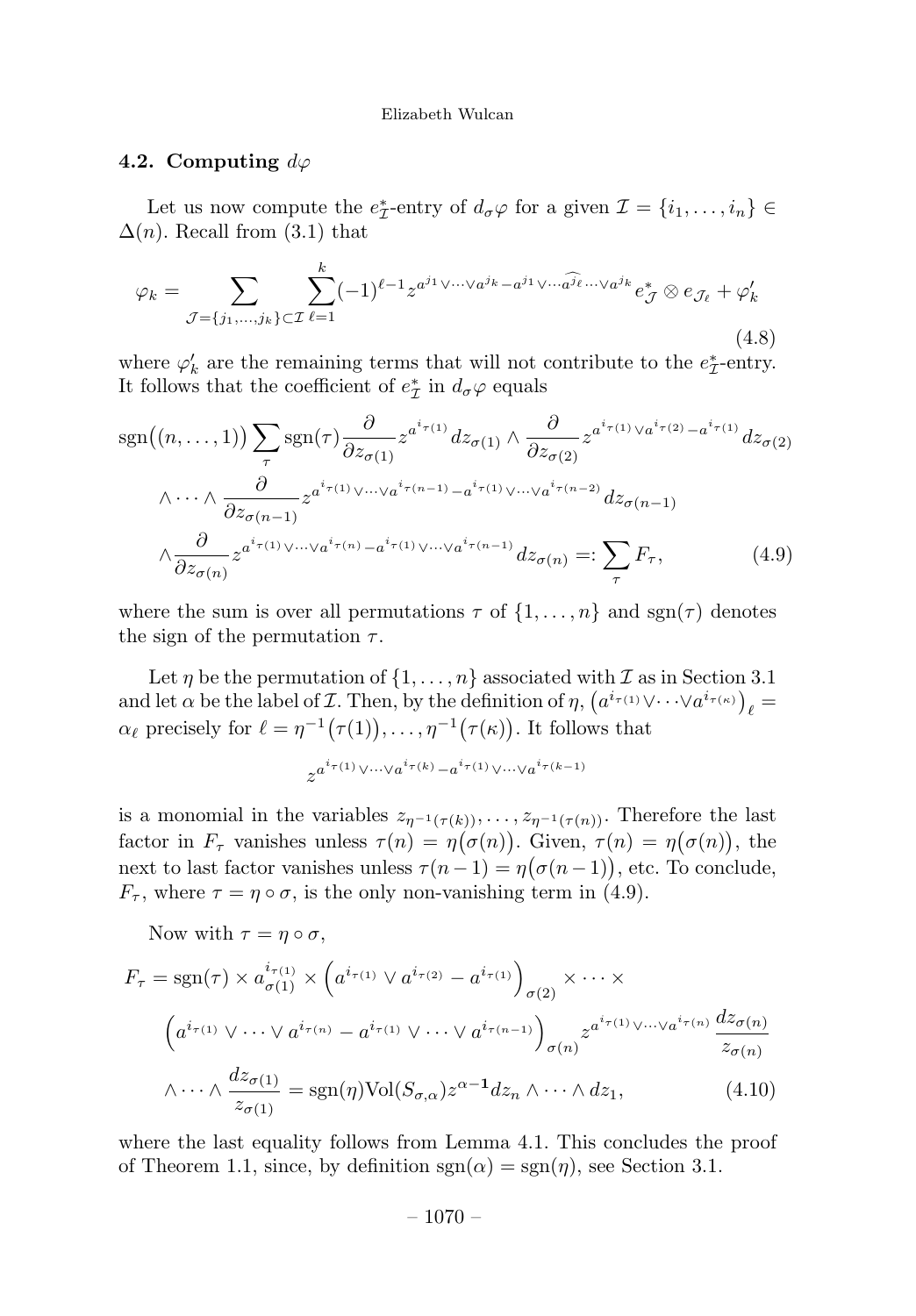### 5. Examples

Let us illustrate (the proof of) Theorem 1.1 by some examples.

Example 5.1. — Assume that  $n = 1$ . Then each monomial ideal M is a principal ideal generated by a monomial  $z^a$ . The staircase of M is just the line segment  $[0, a] \subset \mathbb{R}_{\geq 0}$  with one outer corner  $\alpha = a$  so that  $S_{\alpha} = S$ . Moreover, the Scarf complex is just a point with label  $z^a$ , and thus the Scarf resolution is just  $0 \to A \xrightarrow{z^a} A$ . Thus in this case Theorem 1.1 just reads

$$
d\varphi = d(z^a) = Vol([0, a]) z^{a-1} dz = a z^{a-1} dz.
$$

Example 5.2. — Assume that  $n = 2$ . Then each Artinian monomial ideal  $M \subset A_2$  is of the form  $M = (z_1^{a_1} z_2^{b_1}, \ldots, z_1^{a_r} z_2^{b_r})$  for some integers  $a_1 > \ldots > a_r$  $a_r = 0$  and  $0 = b_1 < \ldots < b_r$ . Since no two minimal monomial generators have the same positive degree in any variable, M is trivially generic. In this case the staircase of M looks like an actual staircase with  $r$  inner corners  $(a_i, b_i)$  and r−1 outer corners  $\alpha^j := (a_i, b_{i+1})$ , see Figure 5.1. In particular,  $M = \bigcap_{j=1}^{r-1} (z_1^{a_j}, z_2^{b_{j+1}}).$ 



Figure 5.1. – The staircase  $S$  of  $M$  in Example 5.2 and the partitions  ${S_{\alpha j}}_j = {S_{\sigma,\alpha j}}_j$  of S corresponding to the permutations  $\sigma = (1, 2)$  and  $\sigma = (2, 1)$ , respectively.

With  $\sigma$  as the identity,  $T_{(a_i, b_j)}$  is just the line segment  $\{x_1 = a_j, b_j \leq \sigma_i\}$  $x_2 \leqslant b_{i+1}$ .

Note that  $\sigma = (1, 2)$  corresponds to the ordering  $\alpha^1 \geq \alpha \cdots \geq \alpha^{r-1}$  of the outer corners and

$$
S_{(1,2),\alpha^j} = \{ x \in \mathbf{R}^2_{>0} \mid 0 \leq x_1 < a_j, b_j \leq x_2 < b_{j+1} \},
$$

whereas  $\sigma = (2, 1)$  corresponds to the reverse ordering of the outer corners and so

$$
S_{(2,1),\alpha^j} = \{x \in \mathbf{R}_{>0}^2 \mid a_{j+1} \leq x_1 < a_j, 0 \leq x_2 < b_{j+1}\},
$$
\n
$$
-1071 -
$$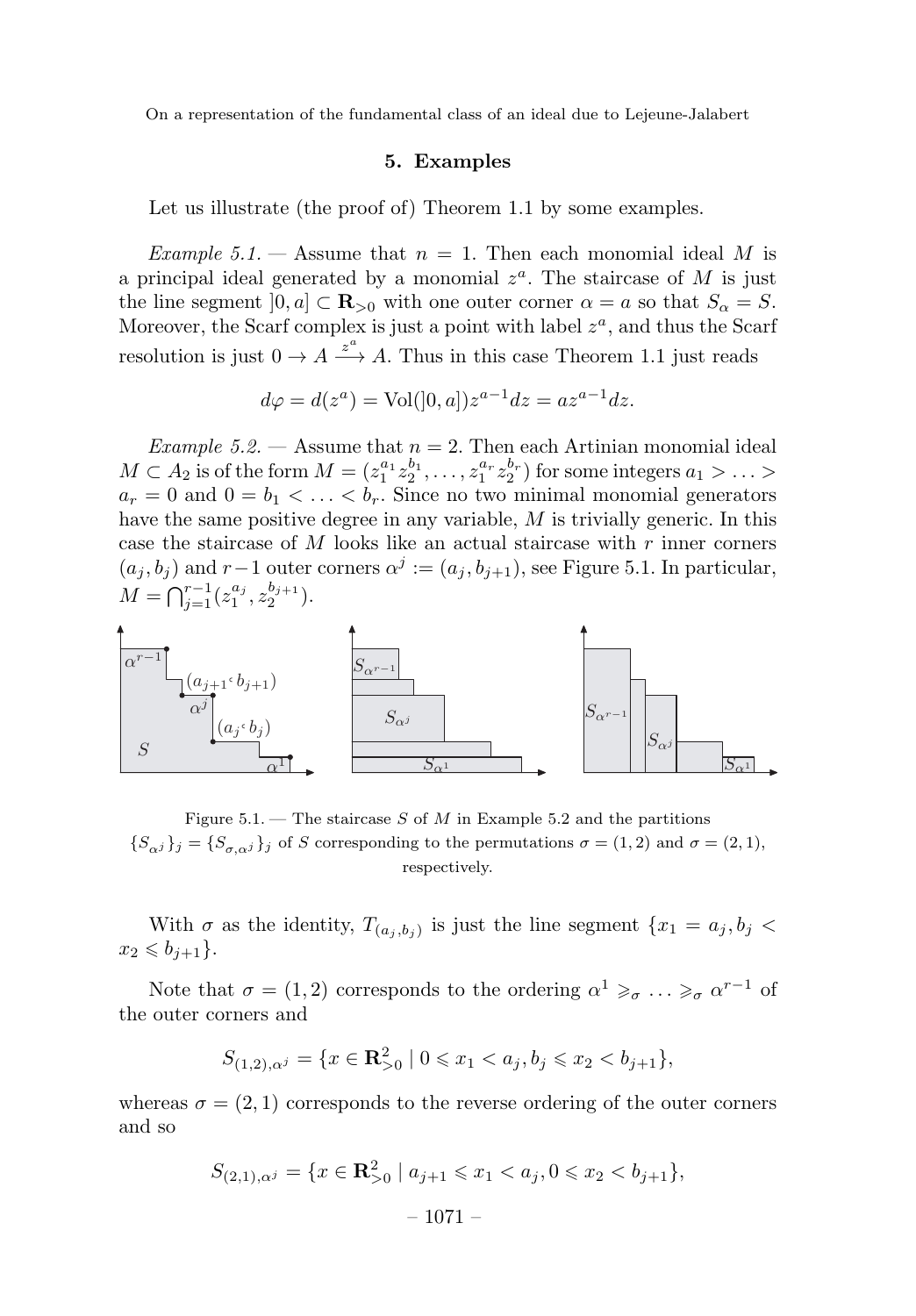see Figure 5.1. Thus, the partitions just correspond to vertical and horisontal, respectively, slicing of S.

In this case the Scarf complex is just a triangulation of the one-dimensional simplex, and it is not very hard to directly compute  $d\varphi$ , cf. [12, Section 7].

*Example* 5.3. – Let M be the generic monomial ideal  $M = (z_1^3, z_1^2z_2,$  $z_1 z_2^2 z_3^2, z_2^4, z_2^3 z_3, z_3^3) \subset A_3$ . The staircase S of M, depicted in Figure 5.2, has six inner corners,  $a^1 = (3, 0, 0), a^2 = (2, 1, 0), a^3 = (1, 2, 2), a^4 = (0, 4, 0),$  $a^5 = (0, 3, 1)$ , and  $a^6 = (0, 0, 3)$ , and five outer corners,  $\alpha^1 = (3, 1, 3)$ ,  $\alpha^{2} = (2, 4, 1), \alpha^{3} = (2, 3, 2), \alpha^{4} = (2, 2, 3), \text{ and } \alpha^{5} = (1, 3, 3).$ 



Figure 5.2. — The staircase of M in Example 5.3 and the partitions  $\{S_{\alpha i}\}_i$ corresponding to the orderings  $\alpha^1, \alpha^2, \alpha^3, \alpha^4, \alpha^5$  and  $\alpha^2, \alpha^5, \alpha^3, \alpha^4, \alpha^1$ , respectively.

By Claim 4.2,  $T_{a}$  is non-empty for  $j = 1, 2, 3$ . These two-dimensional staircases are the light grey regions facing the reader in the first figure in Figure 5.2.

The six different permutations  $\sigma$  of  $\{1, 2, 3\}$  give rise to six different orderings of the  $\alpha^{j}$ : for example  $\sigma^{1} := (1, 2, 3)$  and  $\sigma^{2} := (2, 3, 1)$  correspond to the orderings  $\alpha^1 \geq \alpha \alpha^2 \geq \alpha \alpha^3 \geq \alpha \alpha^4 \geq \alpha \alpha^5$  and  $\alpha^2 \geq \alpha$  $\alpha^5 \geq \alpha \alpha^3 \geq \alpha \alpha^4 \geq \alpha \alpha^1$ , respectively. In the first case  $S_{\sigma^1,\alpha^1}$  is the cuboid  $[0, 3] \times [0, 1] \times [0, 3], S_{\sigma^1, \alpha^2} = ]0, 2] \times [1, 4] \times [0, 1], S_{\sigma^1, \alpha^3} = ]0, 2] \times [1, 3] \times [1, 2],$  $S_{\sigma^1,\alpha^4} = ]0,2] \times ]1,2] \times ]2,3]$ , and  $S_{\sigma^1,\alpha^5} = ]0,1] \times ]2,3] \times ]2,3]$ , see Figure 5.2, where also the  $S_{\sigma^2,\alpha^j}$  are depicted.

# 6. General (monomial) ideals

The Scarf resolution is an instance of a more general construction of socalled cellular resolutions of monomial ideals, introduced by Bayer-Sturmfels [3]. The Scarf complex is then replaced by a more general oriented polyhedral cell complex  $X$ , with vertices corresponding to and labeled by the generators of the monomial ideal M; as above a face  $\gamma$  of X is labeled by the least common multiple  $m_{\gamma}$  of the vertices. Analogously to the Scarf complex, X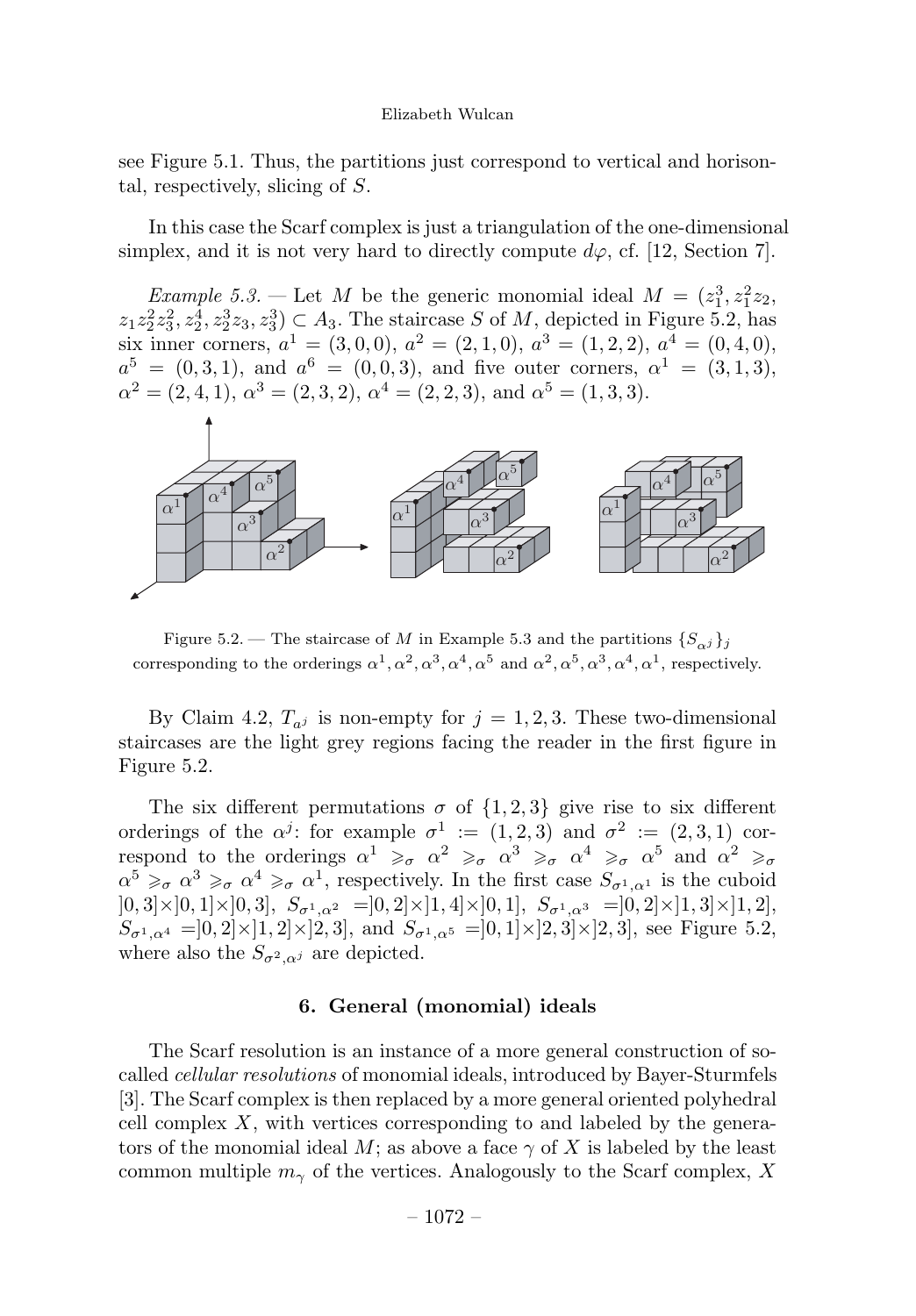encodes a graded complex of free A-modules: for  $k = 0, \ldots, \dim X + 1$ , let  $E_k$ be a free A-module of rank equal to the number of  $(k-1)$ -dimensional faces of X and let  $\varphi_k : E_k \to E_{k-1}$  be defined by  $\varphi_k : e_\gamma \mapsto \sum_{\delta \subset \gamma} \text{sgn}(\delta, \gamma) \frac{m_\gamma}{m_\delta} e_\delta$ where  $\gamma$  and  $\delta$  are faces of X of dimension  $k-1$  and  $k-2$ , respectively, and where  $sgn(\delta, \gamma) = \pm 1$  comes from the orientation of X. The complex  $E_{\bullet}$ ,  $\varphi_{\bullet}$ is exact if  $X$  satisfies a certain acyclicity condition see, e.g., [16, Proposition 4.5], and thus gives a resolution - a so-called cellular resolution - of the cokernel of  $\varphi_0$ , which, with the identification  $E_0 = A$ , equals  $A/M$ . For more details we refer to [3] or [16].

In [3] was also introduced a certain canonical choice of X. Given  $t \in$ **R**, let  $\mathcal{P}_t = \mathcal{P}_t(M)$  be the convex hull in  $\mathbb{R}^n$  of  $\{(t^{\alpha_1}, \ldots, t^{\alpha_n}) \mid z^{\alpha} \in$ M. Then  $P_t$  is an unbounded polyhedron in  $\mathbb{R}^n$  of dimension n and the face poset of bounded faces of  $\mathcal{P}_t$  (i.e., the set of bounded faces partially ordered by inclusion) is independent of t if  $t \geq 0$ . The hull complex of M is the polyhedral cell complex of all bounded faces of  $P_t$  for  $t \gg 0$ . The corresponding complex  $E_{\bullet}$ ,  $\varphi_{\bullet}$  is exact and thus gives a resolution, the hull resolution, of  $A/M$ . It is in general not minimal, but it has length at most n. If  $M$  is generic, however, the Hull complex coincides with the Scarf complex; in particular, it is minimal.

In [12] together with Lärkäng we computed the residue current  $R$  associated with the hull resolution, or, more generally, any cellular resolution where the underlying polyhedral complex  $X$  is a polyhedral subdivision of the  $(n-1)$ -simplex, of an Artinian monomial ideal. Theorem 5.1 in [12] states that the entries of R are of the form  $(1.11)$ , where the sum is now over all top-dimensional faces (with label  $\alpha$ ) of X and sgn( $\alpha$ ) comes from the orientation of X.

Note that the definition of  $S_{\sigma,\alpha}$  still makes sense when M is a general Artinian monomial ideal. However, in general the  $S_{\sigma,\alpha}$  will not be cuboids as the following example shows.

*Example 6.1.* — Let  $M = (z_1^2, z_1z_2, z_1z_3, z_2^2, z_3^2) \subset A_3$ . Then M is not generic, since there is no generator that strictly divides  $\text{lcm}(z_1z_2, z_1z_3)$  =  $z_1z_2z_3$ . The staircase S of M is depicted in Figure 6.1.

Note that S has two outer corners  $\alpha^1 = (2, 2, 1)$  and  $\alpha^2 = (1, 1, 2)$ .

Assume that  $\sigma$  is a permutation of  $\{1, 2, 3\}$  such that  $\sigma(1)$  equals 1 or 2. Then the lexicographical order of the outer corners is  $\alpha^1 \geq \alpha^2$ . Otherwise, if  $\sigma(1) = 3$ , the lexicographical order is reversed. In the first case  $S_{\alpha^1}$  is the cuboid  $[0,2]\times]0,2]\times]0,1]$ , and  $S_{\alpha^2}$  is the cuboid  $[0,1]\times]0,1]\times]1,2]$ , see Figure 6.1. In the second case  $S_{\alpha^2}$  is the cuboid  $]0,1] \times ]0,1] \times ]0,2]$ , whereas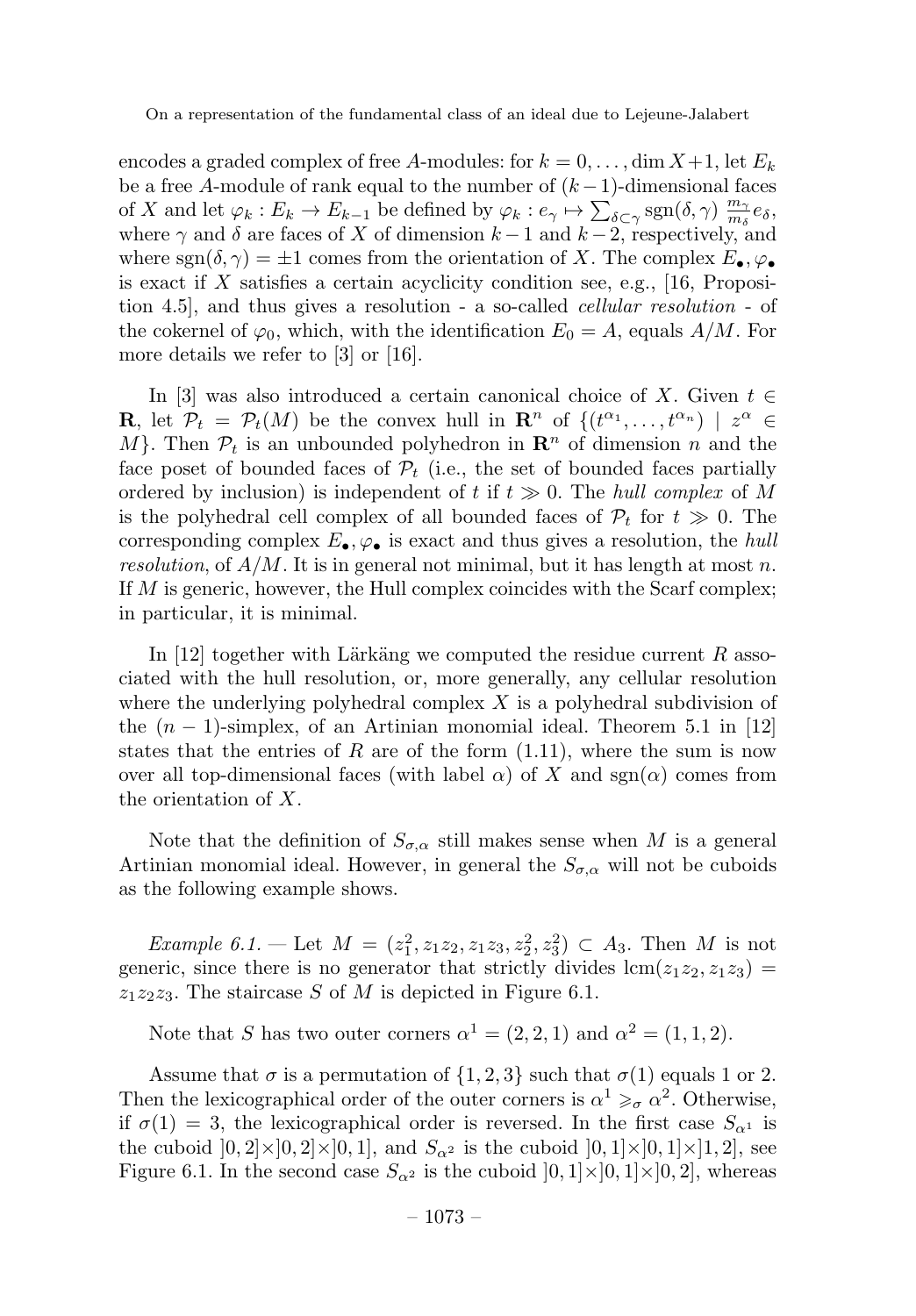$S_{\alpha^1}$  is the set  $[0, 2] \times [0, 2] \times [0, 1] \setminus [0, 1] \times [0, 1] \times [0, 1]$ ; in particular  $S_{\alpha^1}$  is not a cuboid.



Figure 6.1. — The staircase of M in Example 6.1, the partitions  $S_{\alpha^1}$  and  $S_{\alpha^2}$ corresponding to the orderings  $\alpha^1, \alpha^2$  and  $\alpha^2, \alpha^1$ , respectively, and the hull complex of M.

In this case, the hull resolution is a minimal resolution of  $A/M$ . There are two top-dimensional faces in the hull complex, with vertices  $\{z_1^2, z_1z_2, z_1z_3, z_2^2\}$ and  $\{z_1z_2, z_1z_3, z_3\}$  and thus labels  $z^{\alpha^1}$  and  $z^{\alpha^2}$ , respectively, see Figure 6.1. A computation yields that if  $\sigma(1) = 3$ , then the coefficient of  $\text{sgn}(\alpha^1)z^{\alpha^1-1}dz e^*_{\alpha^1}$  is  $3 = \text{Vol}(S_{\sigma,\alpha^1})$  and the coefficient of  $\text{sgn}(\alpha^2)z^{\alpha^2-1}dz e^*_{\alpha^2}$ is 2 = Vol( $S_{\sigma,\alpha^2}$ ). Otherwise the coefficients are 4 = Vol( $S_{\sigma,\alpha^1}$ ) and  $1 = Vol(S_{\sigma,\alpha^2})$ , respectively. Thus in this case Theorem 1.1 holds.

Example 6.1 suggests that Theorem 1.1 might hold when  $E_{\bullet}$ ,  $\varphi_{\bullet}$  is the hull resolution of an Artinian monomial ideal and this resolution is minimal. However, we do not know how to prove it in general. The proof in Section 4 does not extend to this situation. For example the staircases  $T_a$  constructed in Section 4.1 are not disjoint in general, cf.  $(4.2)$ . Choose  $\sigma$  such that  $\sigma(1) = 3$  and consider the inner corners  $a = (1, 1, 0)$  and  $b = (1, 0, 1)$  of the staircase  $S$  in Example 6.1. Then

$$
T_a \cap T_b = \{ x \in \mathbf{R}^3 | x_3 = 1, 1 < x_j \leqslant 2, j = 1, 2 \}.
$$

Also, the computation of  $d\varphi$  is more involved in this case. Indeed, in general it is not true that the coefficient of  $e^*_{\mathcal{I}}$  in R just consists of one non-vanishing term as in  $(4.9)$ .

Example 6.2 below shows that Theorem 1.1 does not hold for the hull resolution in general if it is not minimal, and also that it does not hold for arbitrary minimal resolutions of monomial ideals. It would be interesting to look for an alternative description of the coefficients of  $d\varphi$  that extends to general (monomial) resolutions.

*Example 6.2.* — Let  $M = (z_1^3, z_1^2z_2^2, z_1z_3, z_2^3, z_2z_3, z_3^2)$ . Then M is not generic; for example, as in Example 6.1, there is no generator of  $M$  that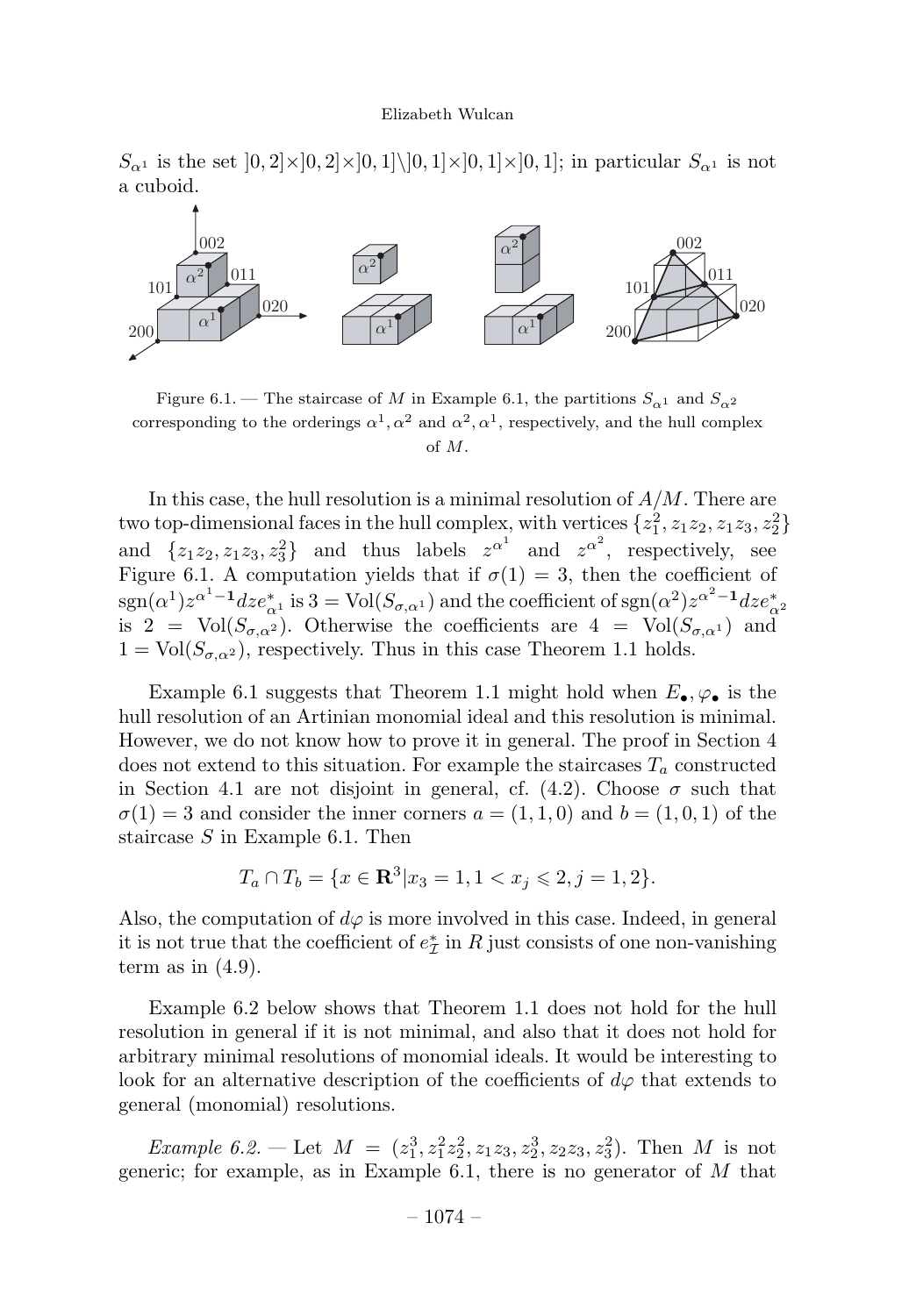strictly divides  $\text{lcm}(z_1z_2, z_1z_3) = z_1z_2z_3$ . The staircase of M has three outer corners,  $\alpha^{1} = (3, 2, 1), \alpha^{2} = (2, 3, 1),$  and  $\alpha^{3} = (1, 1, 2).$ 

In this case the hull resolution is not minimal. The hull complex consists of four triangles; one triangle  $\alpha^{j}$  for each outer corner and one extra triangle  $\beta$  with vertices  $\{z_1^2z_2^2, z_1z_3, z_2z_3\}$  and thus label  $z^{\beta} = z_1^2z_2^2z_3$ , see Figure 6.2. A computation yields that the coefficient of  $sgn(\alpha^3)z^{\alpha^3-1}dz e^*_{\alpha^3}$  in  $d_{\sigma}\varphi$ equals Vol $(S_{\sigma,\alpha^3})$  for all permutations  $\sigma.$  The coefficient of  $\text{sgn}(\alpha^1)z^{\alpha^1-1}dz e^*_{\alpha^1}$ in  $d_{(3,1,2)}\varphi$ , however, equals 4, whereas  $Vol(S_{(3,1,2),\alpha^{1}}) = 5$ . Thus Theorem 1.1 does not hold in this case.

One can create a minimal cellular resolution from the hull complex, e.g., by removing the edge between  $z_1^2 z_2^2$  and  $z_1 z_3$ . The polyhedral cell complex X so obtained has one top-dimensional face for each outer corner  $\alpha^j$  in S. The face corresponding to  $\alpha^1$  is the union of the two triangles  $\alpha^1$  and  $\beta$  in the hull complex, see Figure 6.2.



Figure 6.2. — The hull complex of the ideal M in Example 6.2 (labels on vertices and 2-faces) (left) and the minimal free resolution (right).

It turns out that the coefficient of  $sgn(\alpha^1)z^{\alpha^1-1}dz e^*_{\alpha^1}$  in  $d_{\sigma}\varphi$  is the sum of the coefficients of  $sgn(\alpha^1)z^{\alpha^1-1}dz e^*_{\alpha^1}$  and  $sgn(\beta)z^{\beta-1}dz e^*_{\beta}$  for each  $\sigma$ , whereas the coefficients of  $sgn(\alpha^2)z^{\alpha^2-1}dz e^*_{\alpha^2}$  and  $sgn(\alpha^3)z^{\alpha^3-1}dz e^*_{\alpha^3}$  are the same as above. Thus, as above, the coefficient of  $sgn(\alpha^2)z^{\alpha^2-1}dz e^*_{\alpha^2}$  in  $d_{(3,2,1)}\varphi$  is different from  $Vol(S_{(3,1,2),\alpha^2})$ , and so Theorem 1.1 fails to hold also in this case.

Although Theorem 1.1 fails to hold in Example 6.2, Corollary 1.2 still holds for both resolutions. In fact, the left hand side of  $(1.12)$  is independent of  $\sigma$  for all free resolutions of Artinian ideals. We will present an argument of this communicated to us by Jan Stevens, [18].

Assume that

$$
0 \to E_n \xrightarrow{\varphi_n} \dots \xrightarrow{\varphi_2} E_1 \xrightarrow{\varphi_1} E_0 \cong \mathcal{O}_0
$$
  
- 1075 - (6.1)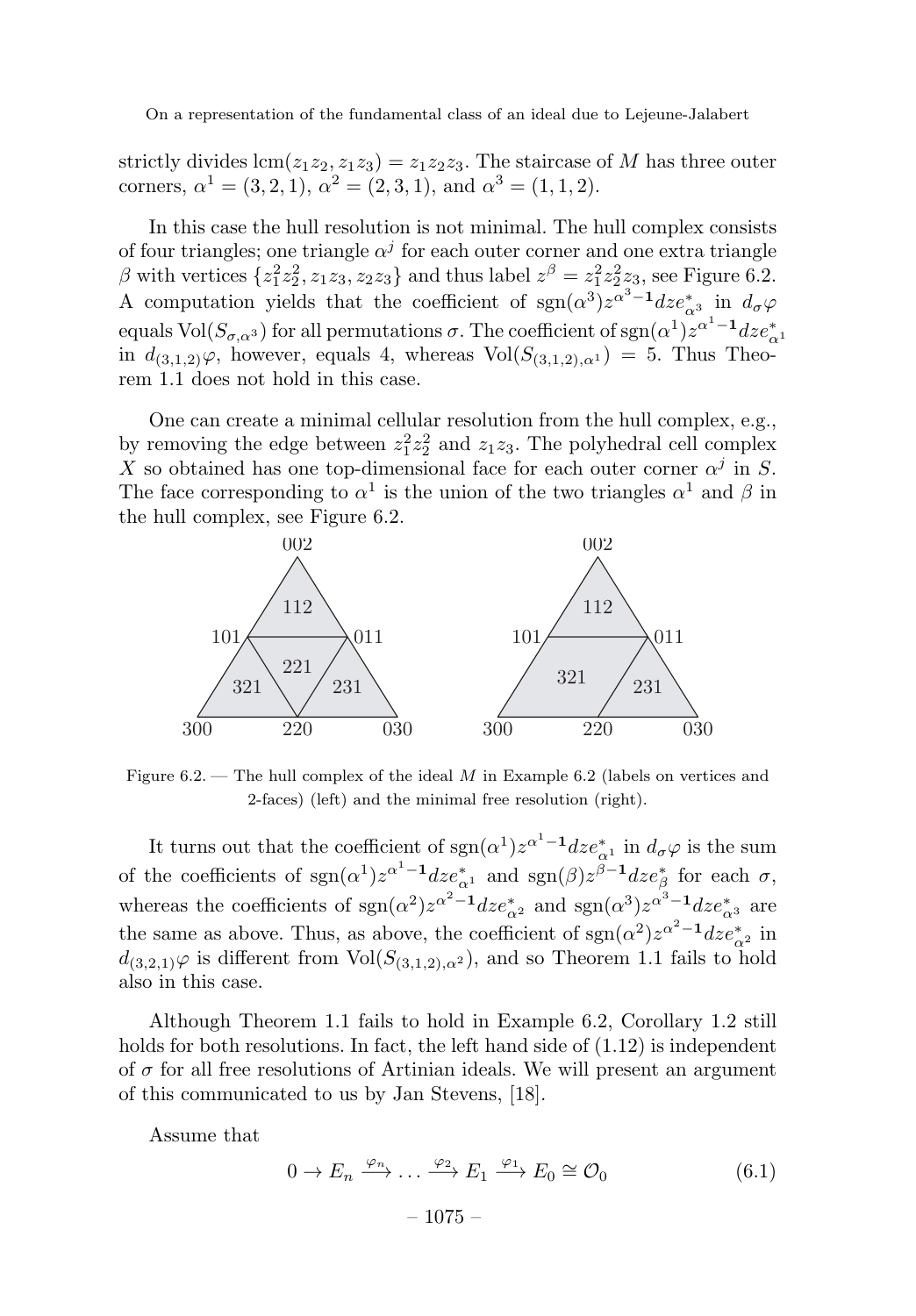is a resolution of minimal length of an Artinian ideal  $\mathfrak{a} \subset \mathcal{O}_0$  and let R be the associated residue current as constructed in  $[1]$ . Since  $\alpha$  is Artinian, it follows from the construction that

$$
\varphi_n R = 0,\tag{6.2}
$$

see [1, Proposition 2.2]. Moreover, R satisfies that if  $\psi$  is (a germ of ) a holomorphic function, then  $\psi R = 0$  if and only if  $\psi \in \mathfrak{a}$ , see [1, Theorem 1.1]. In particular,

$$
\varphi_1 \xi R = 0 \tag{6.3}
$$

for any  $\text{End}(E_n, E_2)$ -valued section  $\xi$ .

PROPOSITION  $6.3.$  - Assume that  $(6.1)$  is a resolution of an Artinian ideal  $\mathfrak{a} \subset \mathcal{O}_0$  and that  $z_1, \ldots, z_n$  are holomorphic coordinates at  $0 \in \mathbb{C}^n$ . Let  $\sigma$  be a permutation of  $\{1,\ldots,n\}$ . Then

$$
\frac{\partial \varphi_1}{\partial z_{\sigma(1)}} dz_{\sigma(1)} \wedge \cdots \wedge \frac{\partial \varphi_n}{\partial z_{\sigma(n)}} dz_{\sigma(n)} \wedge R
$$

is independent of  $\sigma$ .

*Proof.* – Since each permutation of  $\{1,\ldots,n\}$  can be obtained as a composition of permutations  $\sigma$  of the form

$$
\sigma_j: \{1, \ldots, n\} \mapsto \{1, \ldots, j-1, j+1, j, j+2, \ldots, n\},\tag{6.4}
$$

it suffices to prove that

$$
\frac{\partial \varphi_1}{\partial z_1} dz_1 \wedge \cdots \wedge \frac{\partial \varphi_n}{\partial z_n} dz_n \wedge R = \frac{\partial \varphi_1}{\partial z_{\sigma_j(1)}} dz_{\sigma_j(1)} \wedge \cdots \wedge \frac{\partial \varphi_n}{\partial z_{\sigma_j(n)}} dz_{\sigma_j(n)} \wedge R. \tag{6.5}
$$

Since  $\varphi_i \varphi_{i+1} = 0$ ,

$$
0 = \frac{\partial^2(\varphi_j \varphi_{j+1})}{\partial z_j \partial z_{j+1}} \qquad (6.6)
$$
  
= 
$$
\frac{\partial^2 \varphi_j}{\partial z_j \partial z_{j+1}} \varphi_{j+1} + \frac{\partial \varphi_j}{\partial z_j} \frac{\partial \varphi_{j+1}}{\partial z_{j+1}} + \frac{\partial \varphi_j}{\partial z_{j+1}} \frac{\partial \varphi_{j+1}}{\partial z_j} + \varphi_j \frac{\partial^2 \varphi_{j+1}}{\partial z_j \partial z_{j+1}}.
$$

Let us compose (6.6) from the left and the right by

$$
\frac{\partial \varphi_1}{\partial z_1} \cdots \frac{\partial \varphi_{j-1}}{\partial z_{j-1}}
$$
 and  $\frac{\partial \varphi_{j+2}}{\partial z_{j+2}} \cdots \frac{\partial \varphi_n}{\partial z_n}$ ,

respectively. Since  $\varphi_k \varphi_{k+1} = 0$  for each k, Leibniz's rule gives that

$$
\frac{\partial \varphi_k}{\partial z_\ell} \varphi_{k+1} = -\varphi_k \frac{\varphi_{k+1}}{\partial z_\ell},
$$

 $-1076-$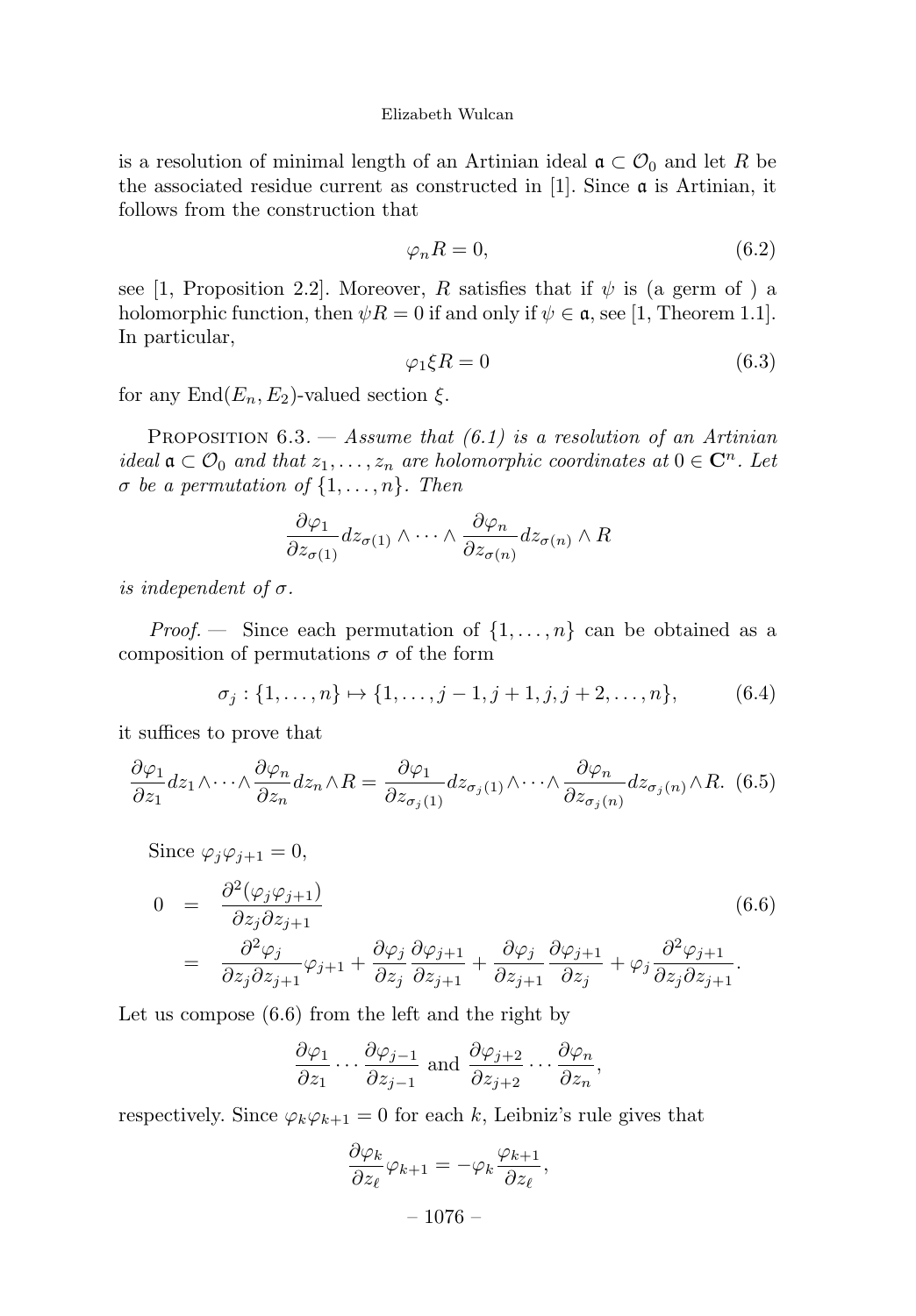cf. (6.6). Using this repeatedly for  $k = j + 1, \ldots, n - 1$  we get that the term corresponding to the first term in the left hand side of (6.6) equals

$$
\pm \frac{\partial \varphi_1}{\partial z_1} \cdots \frac{\partial \varphi_{j-1}}{\partial z_{j-1}} \frac{\partial^2 \varphi_j}{\partial z_j \partial z_{j+1}} \frac{\partial \varphi_{j+1}}{\partial z_{j+2}} \cdots \frac{\partial \varphi_{n-1}}{\partial z_n} \varphi_n.
$$

Similarly the term corresponding to the last term in the left hand side of  $(6.6)$  equals

$$
\pm \varphi_1 \frac{\partial \varphi_2}{\partial z_1} \cdots \frac{\partial \varphi_j}{\partial z_{j-1}} \frac{\partial^2 \varphi_{j+1}}{\partial z_j \partial z_{j+1}} \frac{\partial \varphi_{j+2}}{\partial z_{j+2}} \cdots \frac{\partial \varphi_n}{\partial z_n}.
$$

Next let us compose from the right by  $R$ . Using  $(6.2)$  and  $(6.3)$  we get

$$
0 = \frac{\partial \varphi_1}{\partial z_1} \cdots \frac{\partial \varphi_n}{\partial z_n} R + \frac{\partial \varphi_1}{\partial z_1} \cdots \frac{\partial \varphi_j}{\partial z_{j+1}} \frac{\partial \varphi_{j+1}}{\partial z_j} \cdots \frac{\partial \varphi_n}{\partial z_n} R
$$
  
= 
$$
\frac{\partial \varphi_1}{\partial z_1} \cdots \frac{\partial \varphi_n}{\partial z_n} R + \frac{\partial \varphi_1}{\partial z_{\sigma_j(1)}} \cdots \frac{\partial \varphi_n}{\partial z_{\sigma_j(n)}} R.
$$

Combining this with  $dz_1 \wedge \cdots \wedge dz_n = -dz_{\sigma_j(1)} \wedge \cdots \wedge dz_{\sigma_j(n)}$  we obtain (6.5).  $(6.5)$ .

# Bibliography

- [1] ANDERSSON  $(M.)$  & WULCAN  $(E.)$  Residue currents with prescribed annihilator ideals, Ann. Sci. Ecole Norm. Sup. 40 no. 6, p. 985-1007 (2007). ´
- [2] ANGÉNIOL (B.) & LEJEUNE-JALABERT  $(M.)$  Calcul différentiel et classes caractéristiques en géométrie algébrique, Travaux en Cours, 38 Hermann, Paris (1989).
- [3] Bayer (D.) & Sturmfels(B.). Cellular resolutions of monomial modules, J. Reine Angew. Math. 502 p. 123-140 (1998).
- [4] Bayer (D.) & Peeva (I.) & Sturmfels(B.). Monomial resolutions, Math. Res. Lett. 5, no. 1-2, p. 31-46 (1998).
- [5] COLEFF (N.) & HERRERA  $(M.)$ . Les courants résiduels associés à une forme méromorphe, Lect. Notes in Math. 633, Berlin-Heidelberg-New York (1978).
- [6] DEMAILLY  $(J.-P.)$ . Complex and Differential geometry, available at http://wwwfourier.ujf-grenoble.fr/ demailly/manuscripts/agbook.pdf.
- [7] DEMAILLY  $(J.-P.)$  & PASSARE  $(M.)$  Courants résiduels et classe fondamentale, Bull. Sci. Math. 119, no. 1, p. 85-94 (1995).
- $[8]$  EISENBUD  $(D.)$ . The geometry of syzygies. A second course in commutative algebra and algebraic geometry, Graduate Texts in Mathematics, 229. Springer-Verlag, New York (2005).
- [9] Fulton (W.). Intersection theory. Ergebnisse der Mathematik und ihrer Grenzgebiete, Springer-Verlag, Berlin (1984).
- [10] GRIFFITHS  $(P.)$  & HARRIS  $(J.)$ . Principles of algebraic geometry, Pure and Applied Mathematics. Wiley-Interscience, New York (1978).